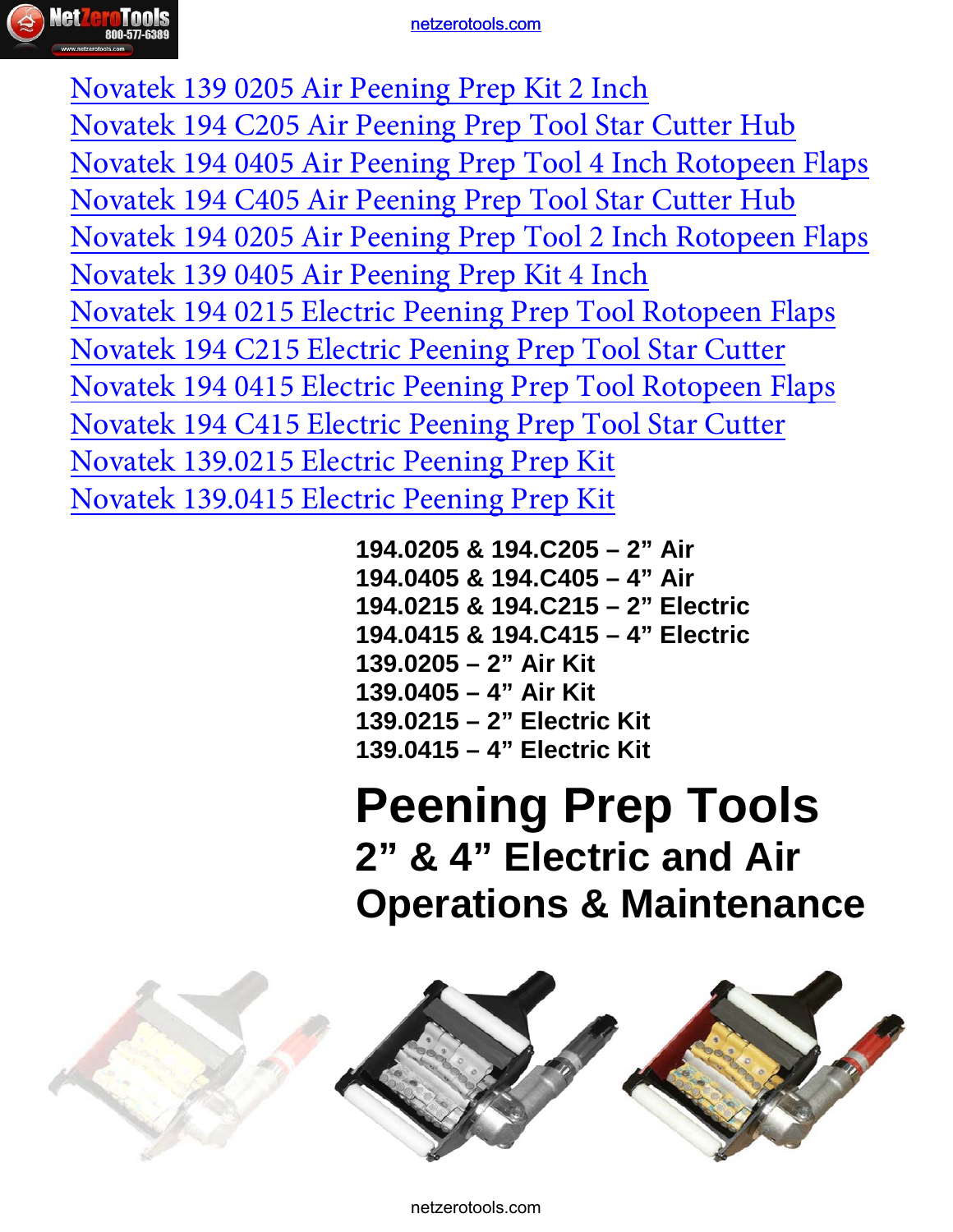netzerotools.com

#### **© Copyright 2011 by NOVATEK Corporation**

All rights reserved printed in the United States of America. No part of this manual may be used or reproduced in any form or by any means, stored in data base or retrieval system, without prior written permission from NOVATEK Corporation.

Making copies of this manual for any purpose other than your own personal use is a violation of the United States copyright laws.

January 1, 2011 issue 1.0

**Specifications subject to changes without notice!**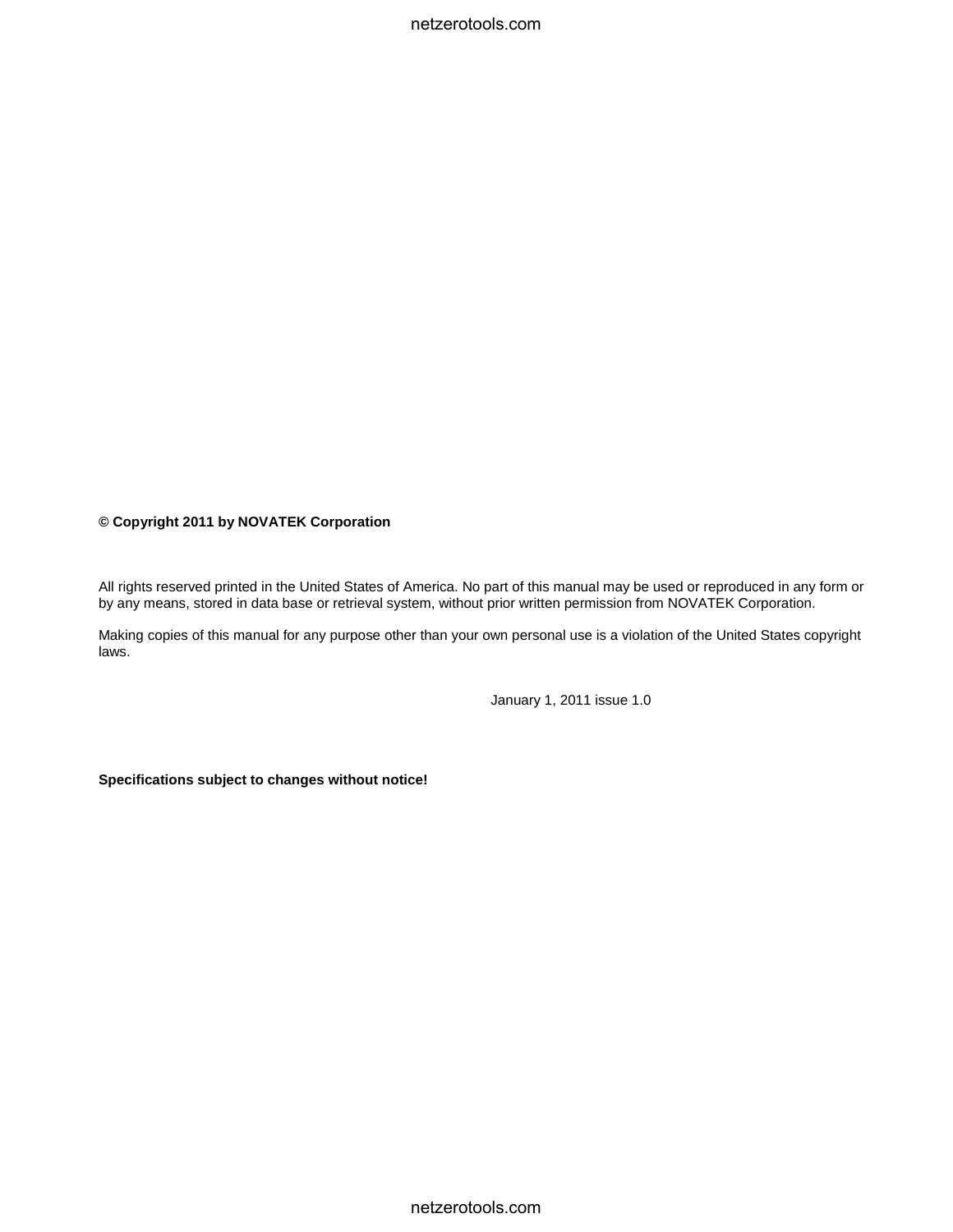## **OPERATION AND MAINTENANCE MANUAL FOR**

**PEENING PREP TOOL** 



**FOR PROFESSIONAL USE ONLY** 



**IMPORTANT SAFETY INFORMATION ENCLOSED. READ AND UNDERSTAND THIS MANUAL BEFORE OPERATING THIS PRODUCT.**

**IT IS YOUR RESPONSIBILITY TO MAKE THIS SAFETY INFORMATION AVAILABLE TO OTHERS THAT WILL OPERATE THIS PRODUCT.**

**FAILURE TO OBSERVE THE FOLLOWING WARNING COULD RESULT IN INJURY.**

**PLACING TOOL IN SERVICE**

- **Always install, operate, inspect and maintain this product in accordance with all applicable standards and regulations (local, state, country, federal, etc.).**
- **Compressed air models always use clean, dry air at 90 psi (6.2bar/620kPa) maximum air pressure at the inlet. Higher pressure may result in hazardous situations including excessive speed, rupture, or incorrect output torque or force.**
- **Electric models must always utilize proper gauge, and rated electrical cords with correct connections.**
- **Be sure all hoses and fittings are the correctly sized and secured.**
- **Ensure an accessible emergency shut off has been installed in the air or electrical supply line. Make others aware of its location.**
- **Do not use damaged, frayed, or deteriorated air hoses and fittings.**
- **Always use proper gauge electrical cords with correct connections. (When applicable.)**
- **Always wear protection when operating or performing maintenance on this tool.**
- **Always wear hearing protection when operating this tool.**
- **Always use Personal Protective Equipment appropriate to the tool used and material worked. This may include dust mask or other breathing apparatus, safety glasses, ear plugs, gloves, apron, safety shoes, hard hat and other equipment,**
- **Prevent exposure and breathing of harmful dust and particles created by power tool use:**
- **Some dust created by power sanding, sawing, and grinding, drilling, and other construction activities contains chemicals known to cause cancer, birth defects or other reproductive harm. Some examples of these chemicals are:**
- **Lead from lead based paints,**
- **Electric models must not use damaged, frayed, or deteriorated electrical cords and connections.**
- **Keep clear of whipping air hoses. Shut off the compressed air before approaching a whipping hose.**
- **Always turn off and disconnect the tool from its power supply before installing, removing or adjusting any accessory, or before performing any maintenance on the tool.**
- **Do not lubricate tools with flammable or volatile liquids such as kerosene, diesel or jet fuel. Use only recommended lubricants.**
- **Keep work area clean, uncluttered, ventilated and illuminated.**
- **Keep all electrical connections clear of water or other liquids. (When applicable.)**
- **Do not operate the machine while flammable or volatile liquids such as gasoline, diesel or jet fuel are present. Failure to do so can result in explosion. (When applicable.)**
- **Do not remove any labels. Replace any damaged label.**

**USING THE TOOL**

- - **Crystalline silica from bricks and cement and other masonry products, and**
- **Arsenic and chromium from chemically treated lumber**

**Your risk from these exposures varies, depending on how often you do this type of work. To reduce your exposure to these chemicals: work in a well ventilated area, and work with approved safety equipment, such as those dust masks that are specially designed to filter out microscopic particles.**

- **Keep others a safe distance from your work area, or ensure they use appropriate Personal Protective Equipment.**
- **This tool is not designed for working in explosive environments, including those caused by fumes and dust, or near flammable materials.**

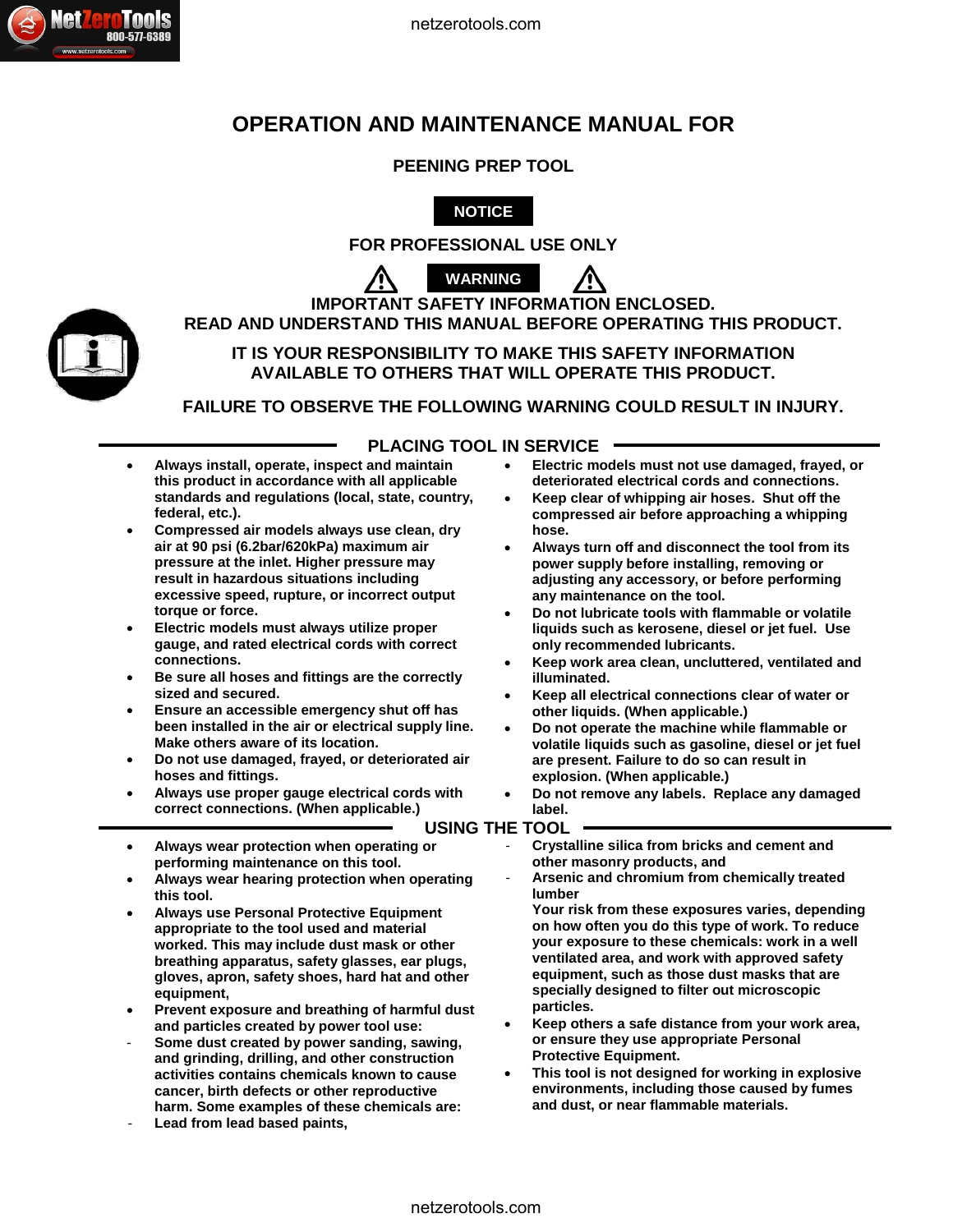- **Electrically powered tools are not insulated against electric shock.**
- **Be aware of buried, hidden or other hazards in your work environment. Do not contact or damage cords, conduits, pipes, or hoses that may contain electrical wires, explosive gases or harmful liquids.**
- **Keep hands, loose clothing, long hair and jewelry away from working end of tool.**
- **Power tools can vibrate in use. Vibration, repetitive motions or uncomfortable positions may be harmful to your hands and arms. Stop using any tool if discomfort, tingling feeling or pain occurs. Seek medical advices before resuming use.**
- **Keep body stance balanced and firm. Do not overreach when operating this tool. Anticipate and be alert for sudden changes in motion, reaction torques, or forces during startup and operation.**
- **Tool and/or accessories may briefly continue their motion after throttle is released,**
- **To avoid accidental starting – ensure tool in "off" position before applying air pressure or connecting to electricity. Avoid throttle when carrying, and release throttle with loss of air or electricity.**
- **Ensure work pieces are secure. Use clamps or vises to hold work piece whenever possible.**
- **Do not carry or drag the tool by the hose or power cord.**
- **Do not use power tools when tired, or under the influence of medication, drugs, or alcohol.**
- **Never us a damaged or malfunctioning tool or accessory,**
- **Do not modify the tool, safety devices, or accessories.**
- **Do not use this tool for purposed other than those recommended.**
- **Use accessories recommended by Novatek Corp.**
- **Never operate a tool with an accessory unless it is properly installed and the tool is held firmly against the work,**
- **Always use a retainer, when furnished, in addition to proper barriers to protect persons in surrounding or lower areas from possible ejected accessories.**
- **When wearing gloves and operating models with inside trigger, always be sure that the gloves will not prevent the trigger from being released.**
- **Wear safety shoes, hard hat, safety goggles, gloves, dust mask and any other appropriate protective clothing while operating the tool.**
- **Do no indulge in horseplay. Distraction can cause accidents.**
- **Keep hands and fingers away from the throttle lever until it is time to operate the tool.**
- **Never rest the tool on your foot.**
- **Never point the tool at anyone.**
- **Compressed air is dangerous. Never point an air hose at yourself or others.**
- **Never blow clothes free of dust with compressed air.**
- **Be sure all hose connections are tight. A loose hose not only leaks but can come completely off the tool and while whipping under pressure, can injure the operator and other in the area. Attach safety cables to all hosed to prevent injury in case a hose is accidentally broken.**
- **Never disconnect a pressurized air hose. Always turn off the air supply and bleed the tool before disconnecting a hose.**
- **When applicable, the operator must keep limbs and body clear of the chisel. If a chisel breaks, the tool with the broken chisel projecting from the tool will suddenly surge forward.**
- **Do not ride the tool with one leg over the handle. Injury can result if the chisel breaks while riding the tool.**
- **Know what is underneath the material being worked. Be alert for hidden water, gas, sewer, telephone or electric lines.**
- **Use only proper cleaning solvents to clean parts. Use only cleaning solvents which meet current safety and health standards. Use cleaning solvents in a well ventilated area.**
- **Do not flush the tool or clean any parts with diesel fuel. Diesel fuel residue will ignite in the tool when the tool is operated, causing damage to internal parts. When using models with outside triggers or throttle levers, take care when setting the tool down to prevent accidental operation.**
- **Do not operate the tool with broken or damaged parts.**
- **Never start the tool when it is lying on the ground.**
- **This tool is not designed for working in explosive atmospheres.**

Refer All Communications to the Nearest Novatek Corporation Office or Distributor. Printed in U.S.A.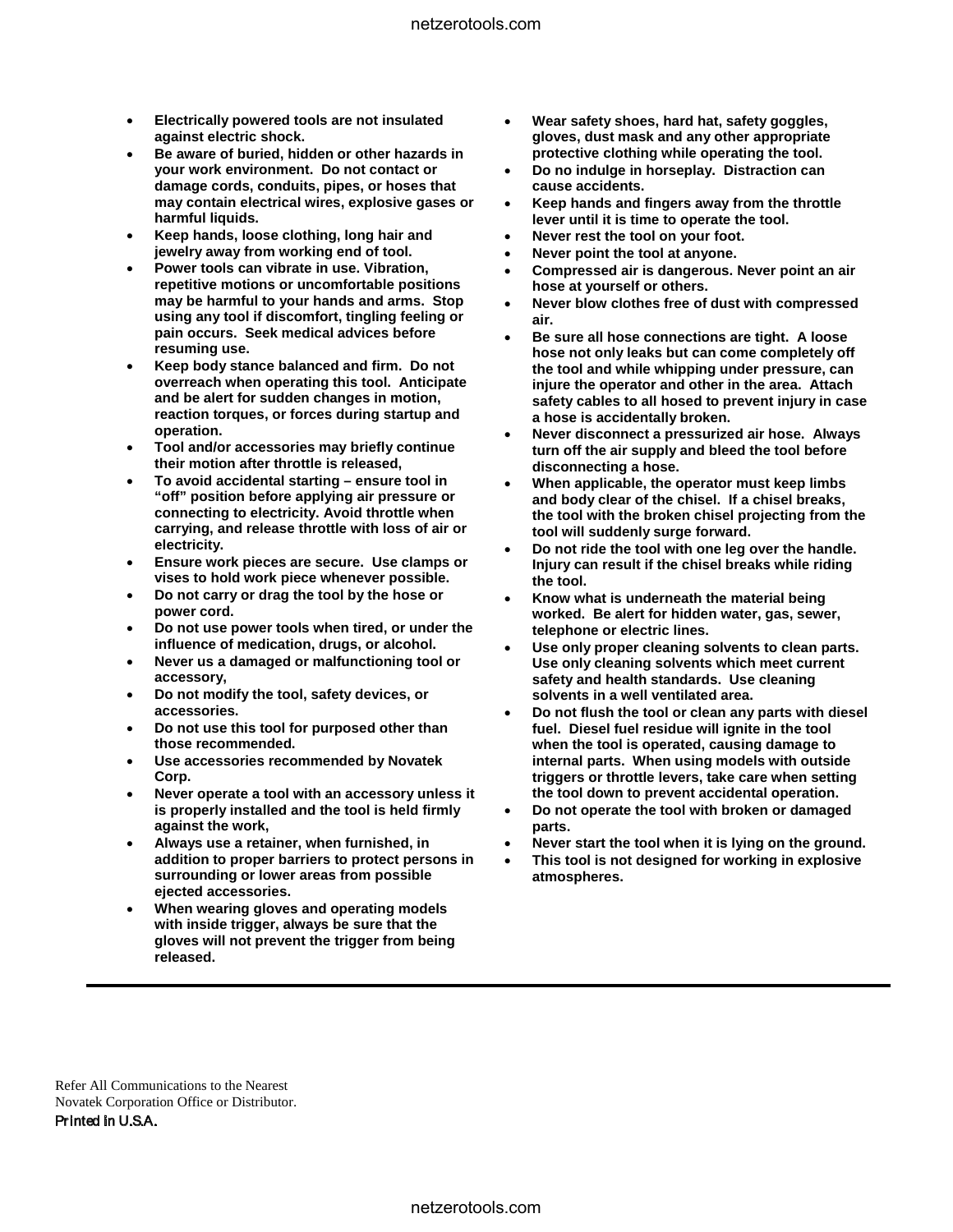

## **TABLE OF CONTENTS**

## **SECTION I**

| $C$ $F$ $N$ $F$ $D$ $A$<br><b>MENE</b><br>. ۷ تاریخ است به این این است به است به است به است به است به است به است به است به است به است به است است است ال |
|---------------------------------------------------------------------------------------------------------------------------------------------------------|
|---------------------------------------------------------------------------------------------------------------------------------------------------------|

## **SECTION II**

| <b>PRIOR TO US</b> |  |
|--------------------|--|
| IN H               |  |

## **SECTION III**

## **SECTION IV**

| <b>ACC</b> |  |
|------------|--|

## **SECTION V**

| NOVATEK WARRANTY |  |
|------------------|--|

## **SECTION VI**

## **SECTION VI**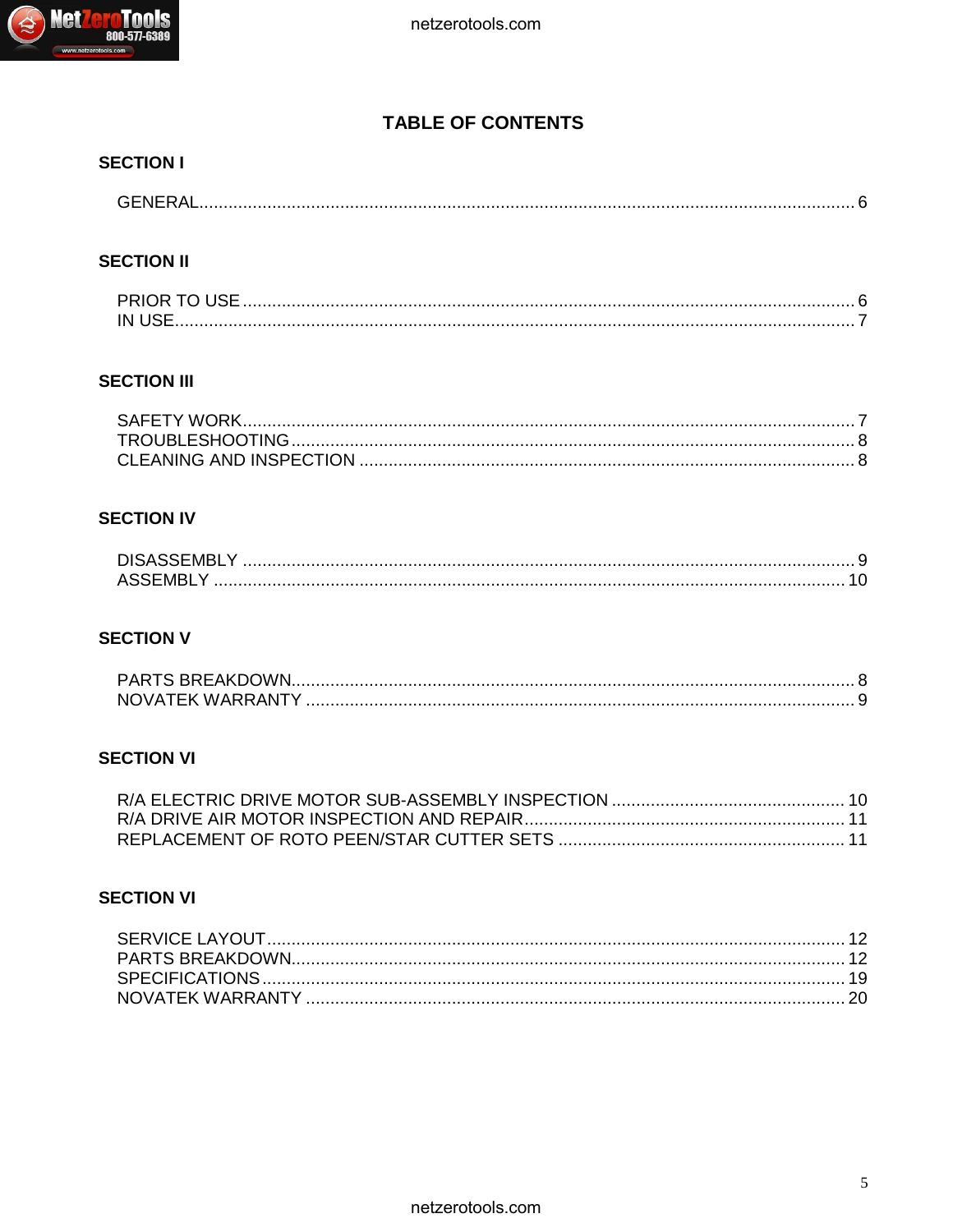### **SECTION I**

#### **GENERAL**

This operation and maintenance manual is furnished with each Peening Prep Tool or Kit purchased. It outlines the general operation and maintenance items critical to insure satisfactory, safe and long life of the Peening Prep Tool and accessories.

#### **READ ALL INSTRUCTIONS AND DATA IN THIS OPERATION AND MAINTENANCE MANUAL PRIOR TO OPERATION OF THIS EQUIPMENT.**

These instructions are for your protection and convenience. Please read them carefully since failure to follow the precautions could result in injury. Whenever using electric powered equipment, basic safety precautions should be followed.

If after reading this manual anything seems unclear, contact a **NOVATEK** authorized distributor or **NOVATEK** directly by dialing 1-866-563-7800.

## **SECTION II**

#### **PRIOR TO USE**

Inspect the tool's external parts, fitting and hub assembly for loose or damaged parts prior to use.

#### **CAUTION: Do not inspect the tool hub assembly without first disconnecting the tool's power supply.**

#### **Air Powered Unit**

• Insure that sufficient length of 3/8" diameter hose, supplied with a minimum of 30 SCFM compressed air at 90 PSI is available with fittings compatible to the tool's 3/8" MQC air inlet plug. A supply of clean, dry air is required and suitable filter lubrication is recommended for trouble free use.

#### **WARNING Air inlet plugs less than 3/8" will not supply sufficient airflow to the PPT and will cause Roto Peen Flap failure.**

- Tighten all hose connector fittings and blow out hose to insure that all debris is purged from the supply line.
- Put a few drops of light machine oil into the air inlet of the tool on a daily basis prior to start up and at shut down.
- Remove screw (#24) and add a few drops of gear lube into the gear head.

#### **WARNING Failure to lubricate the gear head may result in unsatisfactory performance, premature failure and may void the warranty.**

• The air motor drive unit requires the correct air input fitting be installed (part #818.0255) to insure that 3/8" plug size is used.

#### **Electric Powered Unit**

Insure that electric power (120v-10amp) is available, per the name plate. Power cords should be limited to 50' in length and have a minimum #14 gage wire heavy duty.

- Daily inspections of the electric powered PPT are required to insure reliable operation of the unit. The daily inspection consists of the following:
	- o Wipe down the outside surface of the R/A gear drive unit and electric motor enclosure to remove accumulated dirt, dust and other residue from the PPT preceding cleaning operation.
	- o Check for loose or damaged parts. Tighten or replace as necessary.
	- o Clear out any dust or debris from the inside of the motor case by means of compressed air jet through the cover case cooling slots.
	- $\circ$  Test run the motor to insure no arcing is indicated between the brush and commutator. If arcing takes place add additional air jet cleaning.
	- $\circ$  Check the R/A gear drive unit by rotating the output shaft with or without hub attached to determine any roughness in the bearing or gear meshing during rotation. If no roughness is found – unit may operate normally.
- Periodic inspections and maintenance requirements:
	- o Electric motor arcing between the commutator and brushes indicated poor contact due to dirt accumulation, worn brushes or worn commutator.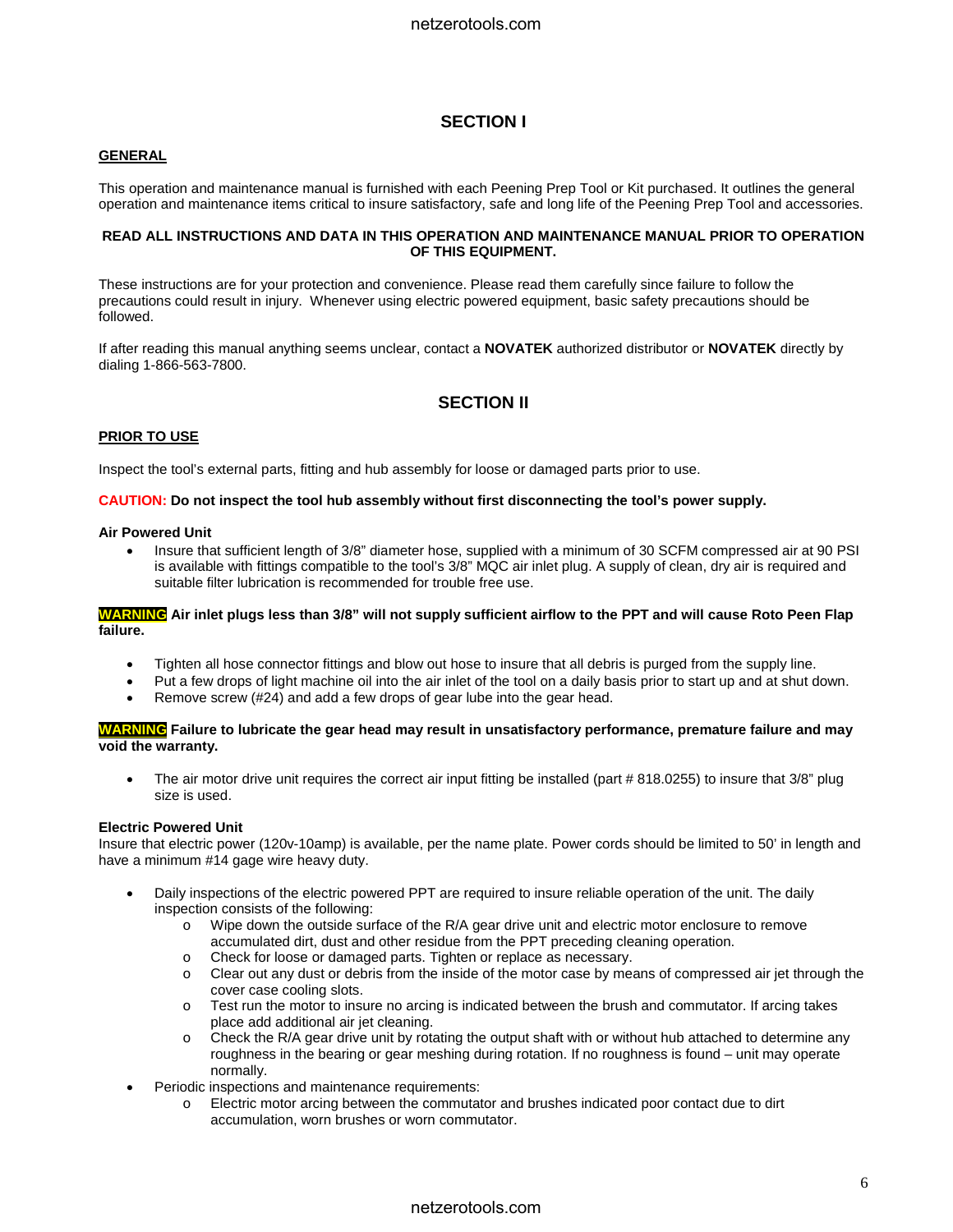

- o If compressed air jet does not clean the commutator/brush electrical contact, the motor cover must be removed for inspection.
- $\circ$  The motor cover is removed by removing two head screws (#21) and removing the cover carefully to the rear and out of the way.
- o The brushes and commutator should be closely inspected for cleanliness and good brush spring loaded contact with the commutator.
- $\circ$  The brushes (#39) must be replaced if the brush length is less that .25 or  $\frac{1}{4}$ ". The brushes are removed by releasing the tension hold down action of the torsional spring and reversing the process for installation.
- o If the commutator is discolored or dirt, but not worn, the copper surfaces should be cleaned with a suitable solvent.
- o If the commutator is worn and uneven across it length, the commutator should be turned and undercut to original surface condition. This is normally a high time maintenance wear item.
- If roughness of the R/A gear head is determined, the bearing and gears should be closely examined to determine the cause.
	- o The output shaft should be inspected by removing the shaft assembly bearing and large level gear from the R/A gear drive unit. Disassembly is made by removing 4 lens head screws (#22). The assembly should be cleaned of grease and shaft rotated on bearing (#17). If roughness is detected the bearing should be replaced.
	- $\circ$  The motor armature bearings (#18 & #19) should also be rotated by turning the armature. If no roughness is felt, this confirms replacing bearing #17 due to roughness.
	- o Bevel gears should be cleaned and inspected, to insure no wear has taken place. If worn or chipped teeth are found, the gears should also be replaced.
- The gear case should be cleaned, parts assembled and checked for smooth operation. The gear case should be filled with grease and reassembled in reverse order.

#### **IN USE**

To start the Peening Prep Tool operation, place the PPT flat on the surface to be cleaned. Make sure to keep the roller guides in contact with the work surface. **NEVER** operate the tool while not in contact with the work surface if there is a possibility of bodily contact with the rotating hub.

To start the cleaning process, depress the throttle lever slowly and guide the PPT smoothly over the work surface. Keep the roller guides in contact with the work surface at all times.

#### **WARNING Do not run the PPT over edges of the work surface. This may tear Roto Peen Flaps and create a dangerous operating condition. The resulting damage to the tool may not be covered under warranty.**

Always use correct abrasive flaps. Experimentation with various flaps or cutter assemblies will be beneficial in terms of production. For example, it is recommended that a star cutter assembly be used initially on coatings thicker than 10mm. A change in Roto Peen flaps will tend to achieve the desired profile.

The electric drive motor switch should be in the "off" position when not in use. After proper power has been supplied to switch be turned to the "on" position. The motor is set for the proper no-load speed (2000 rpm) for most efficient operation under load conditions. No attempt should be made to vary this speed from the optimum rpm setting.

## **SECTION III**

#### **SAFETY**

The following safety precautions should be practiced when operating the Peening Prep Tool (PPT).

- During Peening, cutting or grinding operations, the user is required to use safety and protective equipment as directed by OSHA, Occupational Safety and Health Administration. Eye and face protection equipment is required to meet OSHA standards. Casual eyewear is NOT a substitute for industrial safety eye protection.
- The tool should be operated using both gloved hands to firmly position the roller guides against the work surface. Never operate the tool in a manner where there is the possibility of physical contact with the rotor or debris from the cleaning process or failed rotor parts.
- Always start the tool by depressing the throttle lever with a gloved hand. **NEVER under any circumstances** operate the tool by locking the throttle lever open by taping or other means.
- Never operate the PPT over corners or sharp protrusions, which can cause premature flap failure and possible flying debris.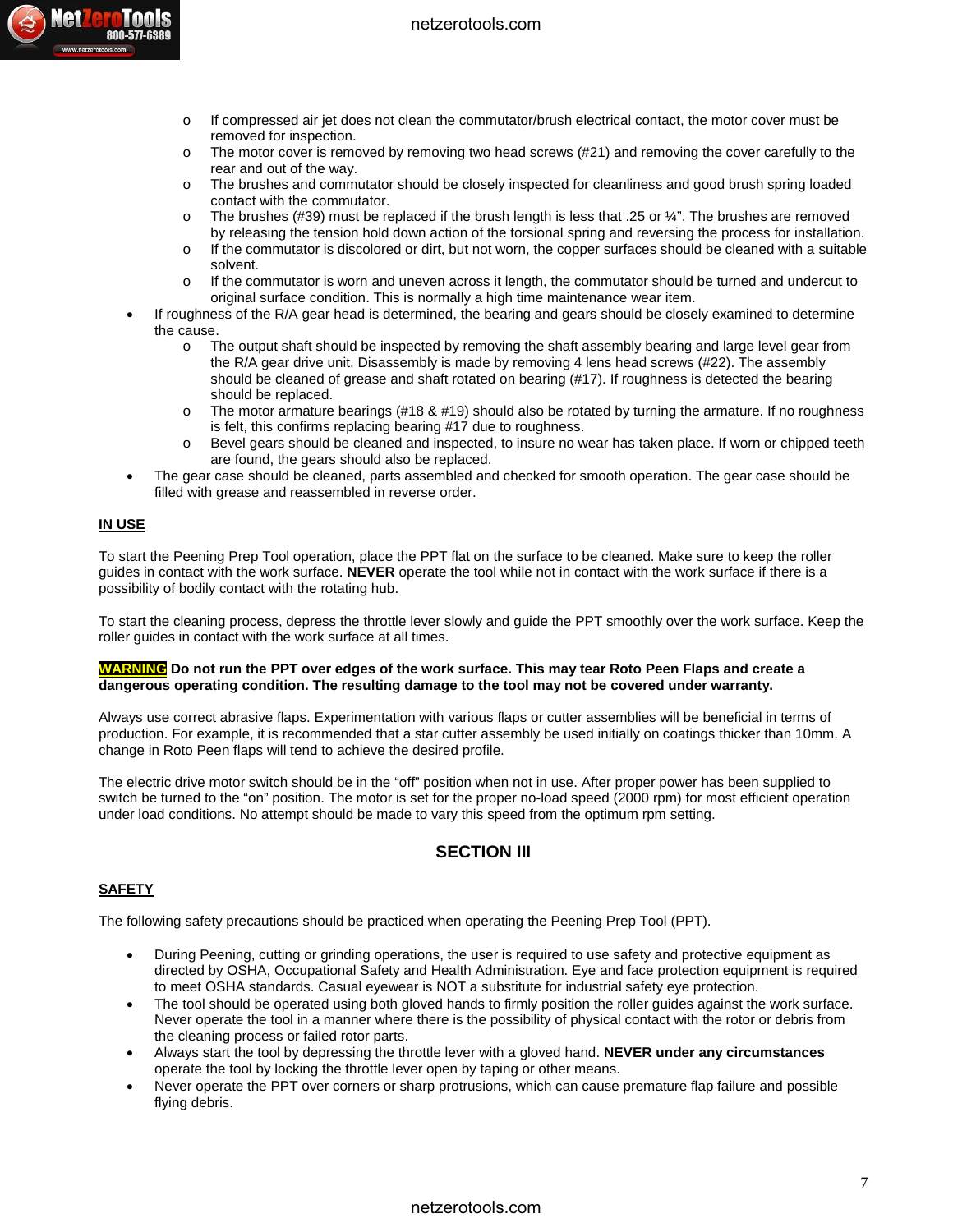- Never inspect the PPT hub while installed in the shroud without disconnecting the power source first. (Air or Electric)
- For electric drive motors it is recommended to install a fault current switch (30ma) in extremely moist conditions or if the machine is covered with conductive dust.
- The spindle lock on the electric drive motors should not be used until the tool has come to a complete stop.
- Always use the vacuum system when operating the tool in a Peening or cutting operation to remove and dispose of debris, in the specified manner. Always change pre-filters as specified or more often when operating on concrete to effectively contain dust and associated hazardous debris.
- It is the tool owner's responsibility to insure that the tool is maintained in a safe operating condition.
- If the tool produces unusual sounds or vibrates excessively shut down immediately for repair or return to factor for inspection. Exposure to excessive vibrations or repetitive work practices may be harmful. The use of gloves will help dampen vibrations during prolonged use.
- The tool should not be brought to rest by applying pressure to the hub cutter assembly.
- Due to fire hazards, do not use gasoline or volatile thinners to flush or clean the tool in any way.
- Maintenance and repair records should be kept on all PPT's. Frequency and nature of repair may reveal unsafe operational conditions.

#### **TROUBLESHOOTING**

#### **Air Motor Drive**

- Input a few drops of oil daily through the air inlet fitting with an industry approved air tool lubricant. Suitable oil if NFO's Air Lube (10w/NR) or equivalent light machine oil (10w). A suitable airline filter is required and an in line lubricator is recommended.
- The R/A Air Motor Drive Angle Head Case should be checked for oil level at the filter screw oil port. A few drops of gear lube must be added daily for satisfactory trouble free operation. A sample of the gear lube recommended is included and can be obtained as Castrol AW-68, Dryden EP-68 #2 or an equivalent.

#### **Electric Motor Drive**

- No lubrication is required for the R/A gear case for normal operation.
- The gearbox grease should be changed when normal maintenance inspection indicates the replacement of worn bearing or gear components.
- The R/A gear case should be cleaned and re-filled with grease Shell or high quality grease with a honey consistency.

#### **CLEANING AND INSPECTION**

#### **Shroud & Hub Assemblies**

• At intervals of no more than 50 hours of operation, or weekly, clean the tool externally and internally by removing the shroud end plate. Inspect the hub assembly and cutting flap unit and cutter heads for wearing and damage. Use a high flash point solvent to flush debris. Replace or repair any defective parts found. Replace the end plate and run the tool to check for satisfactory operation.

#### **Air Drive Motors**

- Air drive motors require very little normal maintenance if proper air filtration and inline lubricator is installed.
- Daily external cleaning and inspection is recommended.
- Reconditioning of air drive motors after warranty operation.

#### **Electric Drive Motors**

- If inspection indicates a buildup of dust inside the cover, this build up may be removed by blowing compressed air through the air slots.
- If excessive brush sparking is observed though the air inlet slots, switch the machine off immediately to avoid serious damage, which can occur with prolonged operation.

## **SECTION IV**

#### **DISASSEMBLY AND ASSEMBLY**

The tool consists of three subassemblies, the right angle (R/A) Drive (Air or Electric Motor), the Shroud Assembly and the Hub Assembly (HDRP or Star Cutter Hub). Normal maintenance operation will require only periodic inspection, lubrication and cleaning of the hub cutting head components.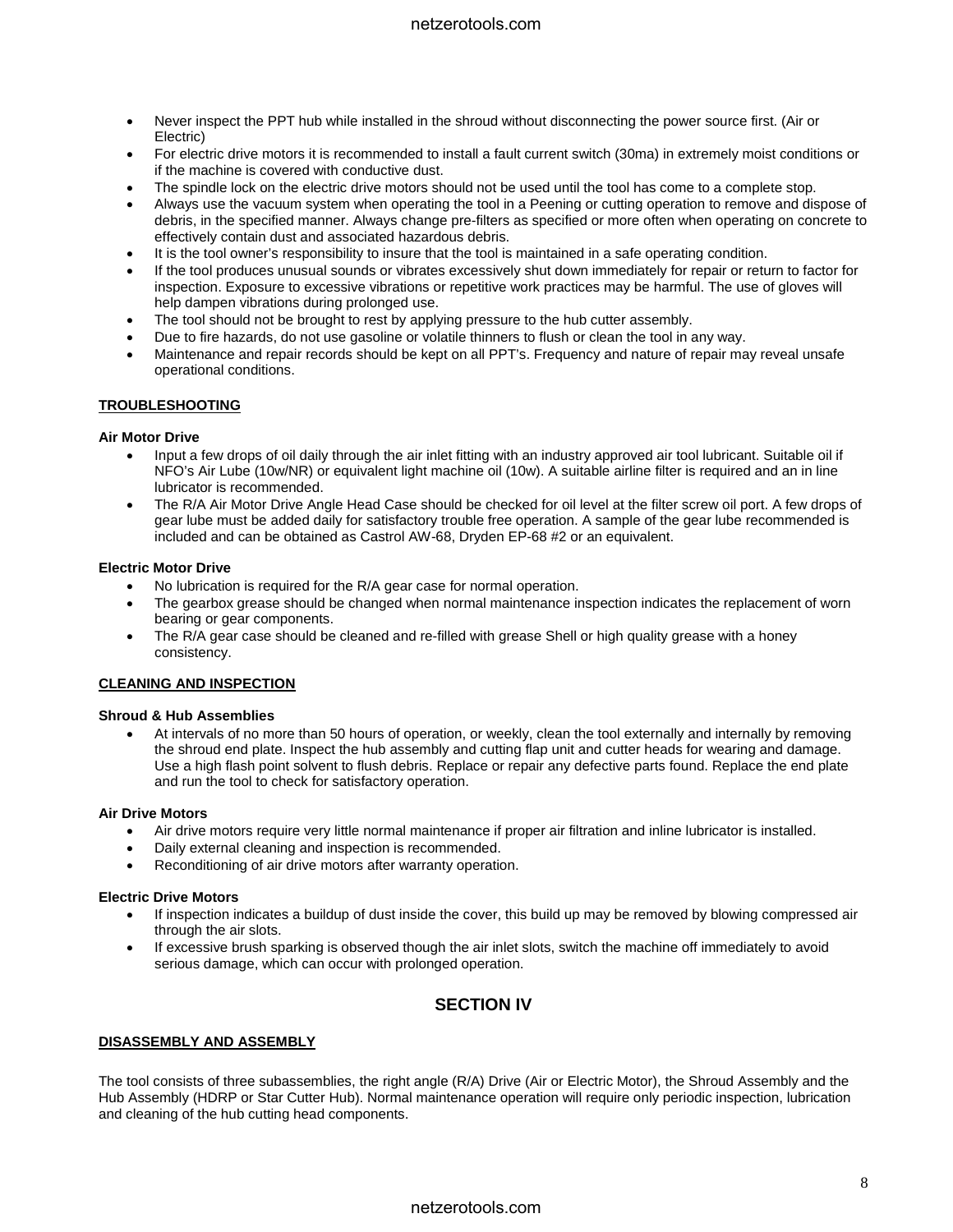

The R/A Drive (Air or Electric Motor) requires only periodic inspection and lubrication as recommended. If a problem occurs during the warranty period, the drive assembly should be returned for warranty inspection for repair or replacement.

The Shroud Assembly may be disassembled to replace or service the Peening Hub or Star Cutter Hub assemblies. The Shroud End Plate is removed by unfastening the screw set to allow access to the hubs for cleaning and inspection. If no problems are found, the shroud is reassembled by installing the end plate with screws torque snugly.

If hub inspection indicates repair or replacement of Peening flaps or cutter heads, they may be removed as follows:

- With the Shroud End Plate removed, place the wrench on the flats of the drive spindle through the bottom tool opening. The HDRP hub is removed by inserting the Allen wrench into the hub and turned counter clockwise until the hub is free of the back flange.
- The Star Cutter assembly is removed by turning the hub counter clockwise with a gloved hand or with a screw driver inserted between the cutter axles to provide the break loose torque.
- The Electric Drive PPT has a lock button on the gear drive head. No wrench is required to loosen or tighten the hubs.
- The reverse operation of installing either hub is accomplished taking care that the hub is torque (clockwise) firmly against the back flange on the drive spindle. Normal tool operating torque will insure that the hub is seated firmly against the flange – locking is not required.

#### **DISASSEMBLY**

- Release the locking screw on back flange and unscrew using pin key and end wrench.
- Place tool in vice, clamping across flats on throttle housing, unscrew lock ring. (Note: Left hand thread on angle head casting, right hand thread on motor housing.)
- Pull motor assembly out and unscrew throttle assembly from motor housing, ease out rear spacer, coupling and front spacer.

#### **Motor Disassembly**

- Grip the rotor splines in soft jaws of vice and unscrew governor for RA2 (left hand thread).
- Displace cylinder to one side and insert stripper block between bearing housings.
- Using stripper plate, pass rear bearing housing into hole A so that the edge of the cylinder lodges on one side and the stripper block on the other side.
- Push rotor through from splined end.
- Pass rotor through hole B and press out from rear bearing housing.
- Remove rotor spacer and vanes.
- To remove bearing from housings, place over hole B and push out with punch.

#### **Angle Head Disassembly**

- Grip casting in soft jaws, unscrew bearing housing and withdraw whole spindle assembly unit.
- Remove circlip.
- Remove bearing by sliding spindle into slot E in stripper plate, support stripper plate either side of bearing and press out.
- Slide off and circlip.
- Press off gear wheel and ease out woodruff key.
- Press out spindle by placing blocks either side of bearing housing with thread in downward.
- Turn bearing housing over and press out bearing with punch.

#### **Throttle Unit Disassembly**

- Remove the throttle plug, O-ring and valve spring.
- Withdraw valve stem and O-ring, with a suitable punch, tap out lever pin and remove the throttle lever.
- Cleaning, inspection and parts replacement should be done at this time.
- All renewal parts required should be ordered to support reassembly and return to service.
- It should be noted that certain parts should be stocked, based on experience, to support a rapid repair cycle.

#### **ASSEMBLY**

#### **Motor Assembly**

• Press bearings into housings and insert rotor spacer into rear housing with taper facing away from housing.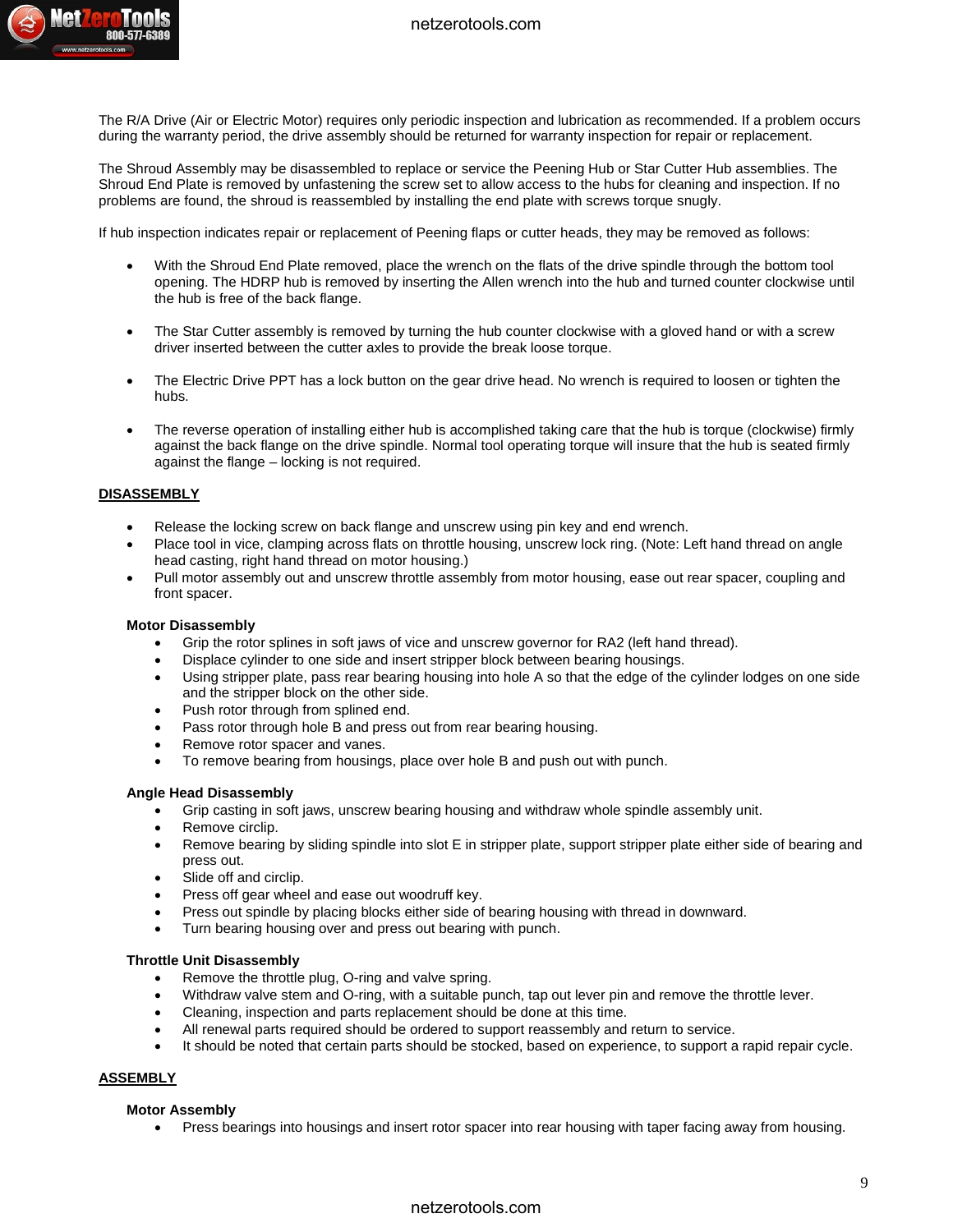- Insert threaded end of rotor into rear housing and press fully home using hole C.
- Fit vans into rotor.
- Place cylinder over rotor, locating pin in small hole in rear housing.
- Locate front bearing housing over splines and use bush to push bearing and housing full home.
- Grip splines in soft jaws and screw on nut for governor, left handed thread.
- Slide assembly into motor housing so that approximately 7mm of front bearing housing can be seen protruding.
- Replace rear spacer.
- In the event that vanes are not free to move in rotor slots, they should be replaced with a new set.
- Reassembly throttle by fitting the O-ring to valve stem.
- Fit the valve stem, spring, O-ring and throttle plug.
- Fit lever together with spring if fitted and pin.
- Screw the throttle assembly into rear of motor housing.

**NOTE: On 2" Air Motor with governor and jet, unless these parts have been replaced, it is not normally necessary to make adjustment. However, should it be found necessary, take out the first locking screw and release the second. Using Allen Key, screw in jet ¼ turn and re-tighten locking screw. The assembled machine should be tested for speed. If it is found necessary to alter the speed, remove the throttle assembly and turn jet 1/16 to 1/8 turn each time until correct speed is obtained. Take care not to overturn the jet as there is only a few thousandths clearance between it and the governor.** 

#### **Angle Head Assembly**

- To reassemble angle head, place bearing over hose D in stripper plate and press on spindle right home to shoulder.
- With bearing housing over hole B, thread upward, place spindle (thread downward) and bearing over housing and with tube press bearing on outer race fully home.
- Fit woodruff key, gear wheel, and circlip.
- Place bearing over hole C and with thread at the top, press spindle into bearing up to the shoulder.
- Fit circlip.
- Locate spindle assembly into angle head. Screw bearing housing and tighten.
- Press two bearings onto pinion using hole C in stripper plate slide pinion assembly into angle head housing and mesh gears.
- Locate front spacer onto pinion bearings and fit coupling onto pinion splines.

There should now be two sub-assemblies for the right angle drive air motor: 1- the angle head assembly, 2- the motor and throttle assembly with the lock-ring separate.

#### **Throttle Unit Assembly**

Check that the throttle assembly unit is at least hand tight against the motor housing and that the C wrench and a suitable wrench to fit the flats on the throttle body are close at hand.

- Place the angle head assembly horizontally but upside down in vice jaws gripping carefully across the two flats machines for the handles.
- Place the lock-ring over the straight portion of the motor housing but DO NOT screw on.
- Connect the motor housing assembly to the angle head, locating the nylon coupling onto the splines of the motor and push squarely and comfortable together with the throttle lever in the desired position.
- Turn the lock-ring by hand in a counter-clockwise direction to connect both left and right hand threads together until both sub assemblies are firm and comfortable together. This should leave about a .025 inch gap between the lock-ring and the casting for final tightening.
- Using a suitable wrench on the two flats on the throttle body to hold the motor housing in its position, tighten the lock ring with the E spanner.
- Check that the spindle is still free to turn. If it becomes stiff, then this generally means that the motor has been incorrectly assembled and must be readjusted.
- Replace back flange and tighten the lock screw.

## **SECTION V**

#### **R/A ELECTRIC DRIVE MOTOR SUB-ASSEMBLY INSPECTION**

In the event the electric drive unit has accumulated 500 hours +/- any increment there after (1000, 1500, etc.) the drive unit should be inspected as required in this manual.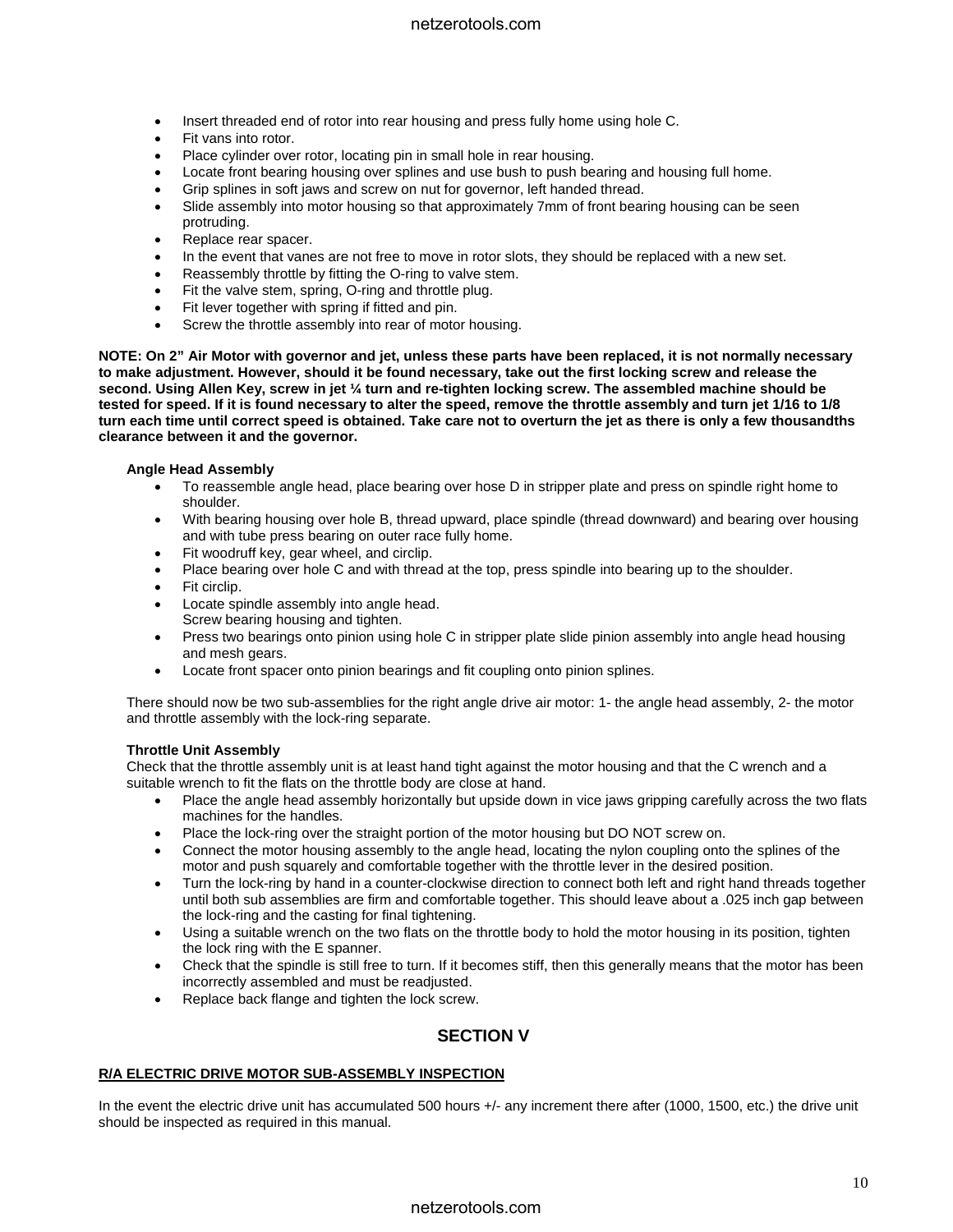

In the event that the electric drive unit has been operated in the 500-1000 hour range, and the user should inspect the electric drive assembly, the following steps should be taken:

- 1. Inspect the motor components, such as, brushes and armature wear.
- 2. Cleaning (dust & dirt wipe or vacuum) of motor cavity.
- 3. Inspect gear case grease for contaminants (such as metal chips etc.).

The motor cover is disassembled by removing two screws and moving them over to expose the brush holders, brushes and motor armature. Extensive cleaning, replacement of parts and armature reconditioning should be accomplished by a licensed shop or returning to TSPT for service.

The R/A gear case may be inspected by removing four lens head screws and gear cap cover after removing the collar, motor to shroud mounting. The old grease must be removed and replaced with gear grease or equivalent. Care should be taken to replace the parts in reverse order.

#### **R/A DRIVE AIR MOTOR INSPECTION & REPAIR**

In the event that the R/A Drive Air Motor is beyond warranty (1 year) and the user wishes to recondition the Air Drive Motor, the following steps should be taken to inspect and recondition the unit, it not returned for servicing.

**WARNING Following reconditioning of R/A Drive Air Motor is critical to insure the no load speed of the motor is approximately 2700 RPM +/- 100 RPM. Over or under torque of the air motor assembly will result in deviations of rotational speeds and can cause poor tool performance and Roto Peen flaps failure. The no load speed must be checked following assembly each time the hub is torque to the locking position.** 

**NOTE: Stripping Tool Kit (312.A529) should be ordered and available prior to disassembly of the Air Drive Motor. These special stripping or disassembly tools along with the following instructions are supplied for customers who wish to carry out their own repairs. These repairs should only be undertaken if trained personnel and approved speed testing equipment are available.** 

#### **REPLACEMENT OF ROTO PEEN/STAR CUTTER SETS**

If inspection warrants, roto-peen flaps replacements are made as follows:

With the HDRP Hub Assembly removed from the drive spindle, remove the flaps from the six hub slots. Care should be taken to insure the retaining pins are saved. It should be noted that the retaining pins are designed to stager the flaps so that every other flap is off by ¼" to provide smooth overlap coverage. Select the type of flap required for replacement.

Type B – for surface roughing and light coating removal

- Type C for de-scaling steel and coating removal
- Type D for heavy coating removal and concrete preparation
- Insert the flaps with retainer pins in the slows from the counter-sunk threaded hole end.
- Insure that the printing on the flap is toward the direction of rotation counter clockwise.
- Insure that the flaps are staggered in each slot, i.e. have Pin A & Pin B alternating to position each flap assembly approximately ¼" offset to the next slot position.

After inspection to see the flaps are correctly installed (alternating pattern in slots), the hub is installed on the drive spindle. The flange will retain the flaps in position during operation. The hub is tightened by hand (clockwise) to a position snug against the back flange. The tool operating torque will insure the hub will not become loose during operation.

The Star Cutter Hub replacement is as follows:

- With the Star Cutter removed from the drive spindle, remove the two sets of retaining hardware which locks the star cutter locating axles in the hub assembly.
- The axles are removed allowing the star cutters and axles to be inspected and re replaced if required.
- The axles should also be inspected for excessive wear or damage and replaced as a set if required.
- The Star Cutters are replaced using a configuration selected from the following cutters available.

Configuration  $F - 7$  Cutters per axle Configuration S – 20 Cutters per axle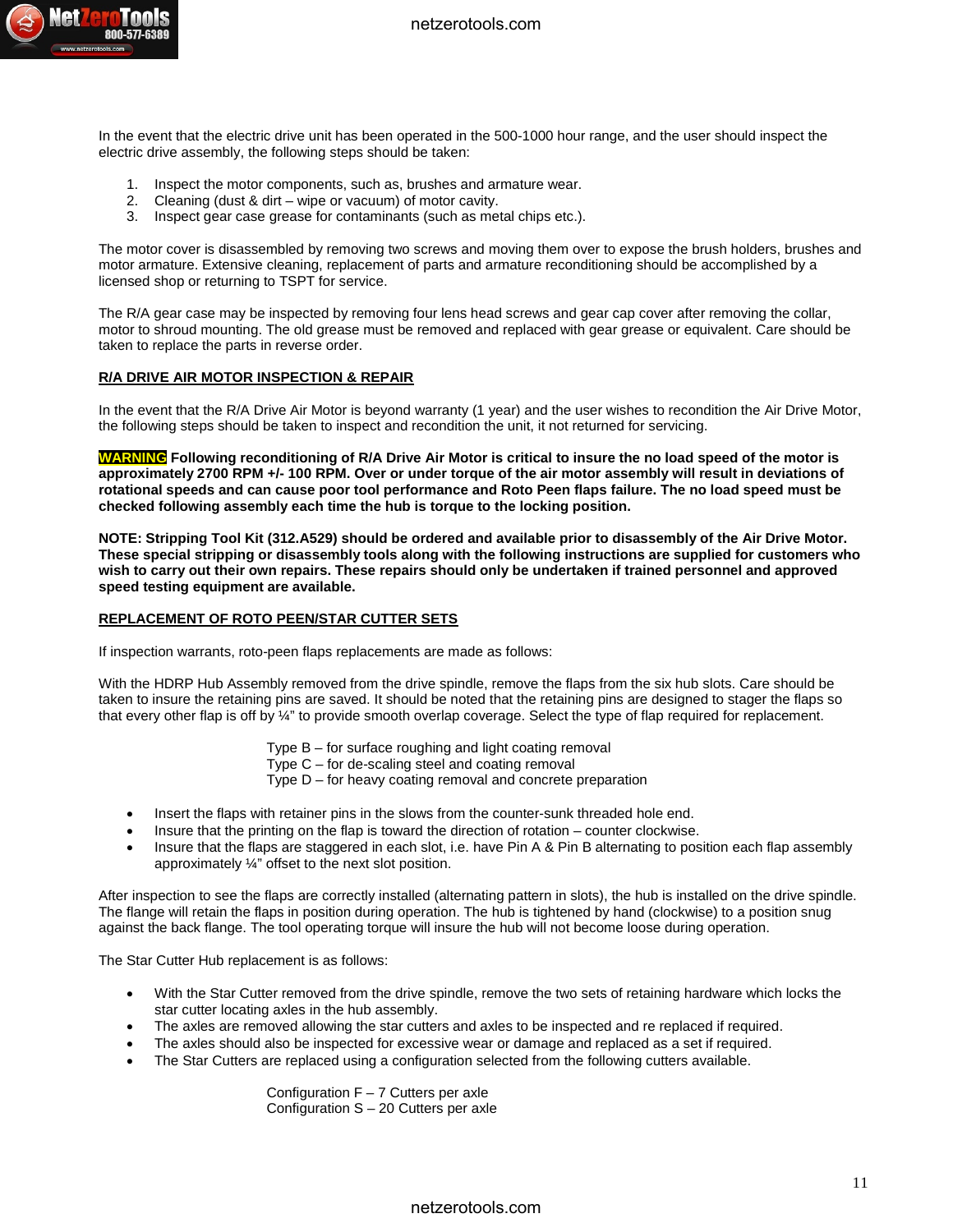- The cutters and axles, if replaced, are assembled stacked in sets for each axle in accordance to configuration above.
- The cutters are stacked inside the hub, with hub blank end down.
- The axles are free to be inserted through the hole in the top hub flange.
- The axles, one at a time, are inserted through the top flange, through the cutters and into the blind hole in the bottom flange.
- The plate-axle retainer is placed over the open hole, axle ends and locked into place with the retaining hardware.
- Care must be taken to insure the lock nut is located inside the hub assembly to insure no problem will be created in outside hub clearance.
- After inspection to insure the star cutter wheels are installed and locked satisfactorily, the star cutter hub assembly is installed onto the drive spindle.
- The hub is tightened by hand (clockwise) to a position snug against the drive flange.
- The tool operating torque will insure the hub will not become loose during operation.

## **SECTION VI**

#### **SERVICE LAYOUT**

The following parts lists are included to identify specific parts from the service layout by reference number, part number and description. The parts lists are arranged as to parts contained in:

- PPT Kit Assembly
- PPT Tool Assembly
- PPT Tool Sub Assemblies (R/A Motors, Shrouds and Hubs)

Parts lists will include type of drive motor (air or electric), shroud and attachment collar, and hub type (roto peen or cutter). Sub assemblies service layouts include a drawing, reference number and part number for each part described in the following parts lists. Parts are defined as spare parts for reconditioning or consumable parts expended in the operating wear process.

#### **PEENING PREP TOOL PARTS LIST**

#### **PEENING PREP TOOL KITS**

| <b>PART#</b> | KIT                   |
|--------------|-----------------------|
| 139.0205     | 2" PPT/Air Drive      |
| 139.0215     | 2" PPT/Electric Drive |
| 139.0405     | 4" PPT/Air Drive      |
| 139.0415     | 4" PPT/Electric Drive |

Kit includes PPT installed with HDRP hub and flaps; spares included one (1) HDRP hub with flaps and one (1) cutter hub with cutters and other parts as follows:

#### **KIT CONTENTS**

| REF# | PART#    | <b>DESCRIPTION</b>    |
|------|----------|-----------------------|
| 1A   | 194.0205 | 2" Air Drive PPT      |
| 1E   | 194.0215 | 2" Electric Drive PPT |
| 1A   | 194.0405 | 4" Air Drive PPT      |
| 1E   | 194.0415 | 4" Electric Drive PPT |
| 77   | 438.0205 | HDRP $S/A$ $(2")$     |
| 77   | 438.0405 | HDRP $S/A(4")$        |
| 76   | 438.0209 | Star Cutter S/A (2")  |
| 76   | 438.0409 | Star Cutter S/A (4")  |

#### **MISCELLANEOUS KIT PARTS**

| REF# | <b>PART#</b> | <b>DESCRIPTION</b>            | <b>AIR</b> | <b>ELECTRIC</b> |
|------|--------------|-------------------------------|------------|-----------------|
| $-$  | 420.0399     | Air Hose Assembly (6')        | x          | N/A             |
| 20   | 805.0603     | Allen Wrench Set (1/4 & 5/32) |            |                 |
| $-$  | 700.3091     | Tool Box (2")                 | as reg.    | as reg.         |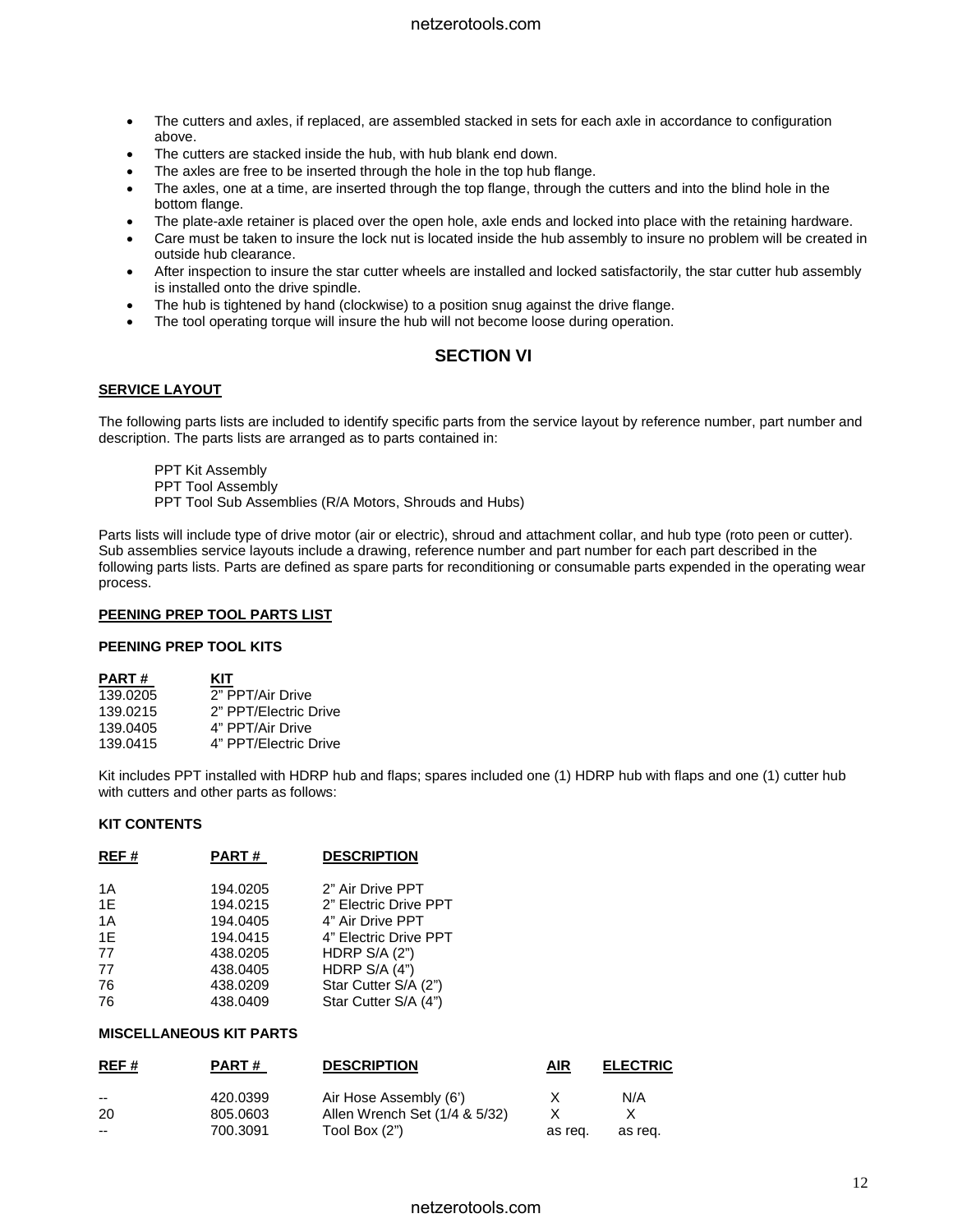| -- | 700.4091 | Tool box $(4")$     | as reg. | as reg. |
|----|----------|---------------------|---------|---------|
| -- | --       | Oil Bottle (sample) |         | N/A     |

**2" & 4", Air and Electric Drive Assembly**

## **PART # TOOL**

| 194.0205  | 2" PPT/Air Drive/Roto Peen Hub      |
|-----------|-------------------------------------|
| 194. C205 | 2" PPT/Air Drive/Cutter Hub         |
| 194.0215  | 2" PPT/Electric Drive/Roto Peen Hub |
| 194. C215 | 2" PPT/Electric Drive/Cutter Hub    |
| 194.0405  | 4" PPT/Air Drive/Roto Peen Hub      |
| 194. C405 | 4" PPT/Air Drive/Hub/Cutter Hub     |
| 194.0415  | 4" PPT/Electric Drive/Roto Peen Hub |
| 194. C415 | 4" PPT/Electric Drive/Cutter Hub    |

Tool includes HDRP hub with flaps **OR** cutter hub with cutters.

| Ref# | S/A Part # | <b>Description</b>                             |
|------|------------|------------------------------------------------|
| 1A   | 312.ARA2   | R/A Air Motor Sub/Assembly (2" & 4")           |
| 1E   | 312.1845   | R/A Electric Motor Sub/Assembly (2" & 4")      |
| 60A  | 437.0205   | Shroud Sub/Assembly (2")                       |
| 60A  | 437.0405   | Shroud Sub/Assembly (4")                       |
| 68A  | 312.D209   | Collar - Motor to Shroud Mtg. - Air Motor      |
| 68E  | 312, E200  | Collar - Motor to Shroud Mtg. - Electric Motor |
| 71   | 438.0205   | HDRP Sub/Assembly (2")                         |
| 71   | 438.0405   | HDRP Sub/Assembly (4")                         |
| 76   | 438.0209   | Star Cutter Sub/Assembly (2")                  |
| 76   | 438.0409   | Star Cutter Sub/Assembly (4")                  |
|      |            |                                                |

**TSPT PPT R/A Air Motor Drive Sub/Assembly - 2" & 4"**

| REF#<br>1А        | <u>PART #</u><br>312.ARA2 | <b>DESCRIPTION</b><br><b>R/A AIR MOTOR SUB ASSEMBLY</b> |
|-------------------|---------------------------|---------------------------------------------------------|
| 1                 | 312.A735                  | <b>MOTOR HOUSING</b>                                    |
| $\overline{c}$    | 312.A930                  | ANGLE HEAD                                              |
| 3                 | 312.A685                  | <b>LOCK RING</b>                                        |
| 4                 | 312.A686                  | <b>ROTOR</b>                                            |
| 5                 | 312.A451                  | <b>CYLINDER</b>                                         |
| 6                 | 312.A421                  | VANES (5 REQUIRED)                                      |
| $\overline{7}$    | 312.A415                  | <b>REAR BEARING HOUSING</b>                             |
| 8                 | 312.A346                  | <b>FRONT BEARING HOUSING</b>                            |
| 9                 | 312.A101                  | ROTOR SPACER                                            |
| 10                | 312.A604                  | <b>BEARING</b>                                          |
| 11                | 312.A689                  | <b>BEARING</b>                                          |
| $12 \overline{ }$ | 312.A722                  | <b>BEARING</b>                                          |
| 13                | 312.A723                  | <b>BEARING</b>                                          |
| 14                | 312.A605                  | <b>BEARING</b>                                          |
| 15                | 312.A725                  | <b>SPINDLE</b>                                          |
| 16                | 312.A100                  | <b>CIRCLIP</b>                                          |
| 17                | 312.A142                  | <b>CIRCLIP</b>                                          |
| 18                | 312.A724                  | <b>BEARING HOUSING</b>                                  |
| 19&20             | 312.A727                  | <b>GEAR WHEEL / PINION SET</b>                          |
| 21                | 312.A612                  | WRENCH - OPEN END (19MM)                                |
| 22                | 818.0255                  | 1/4 NPT X 3/8 MQC PLUG                                  |
| 23                | 312.A102                  | <b>GOVERNOR</b>                                         |
| 24                | 312.A249                  | OILING SCREW                                            |
| $-1$              | 312.A254                  | OILER - GEAR LUBE                                       |
| 26                | 312.A626                  | <b>REAR SPACER</b>                                      |
| 27                | 312.A172                  | WOOD RUFF KEY                                           |
| 28                | 312.A728                  | <b>FRONT SPACER</b>                                     |
| 29                | 312.A729                  | <b>COUPLING</b>                                         |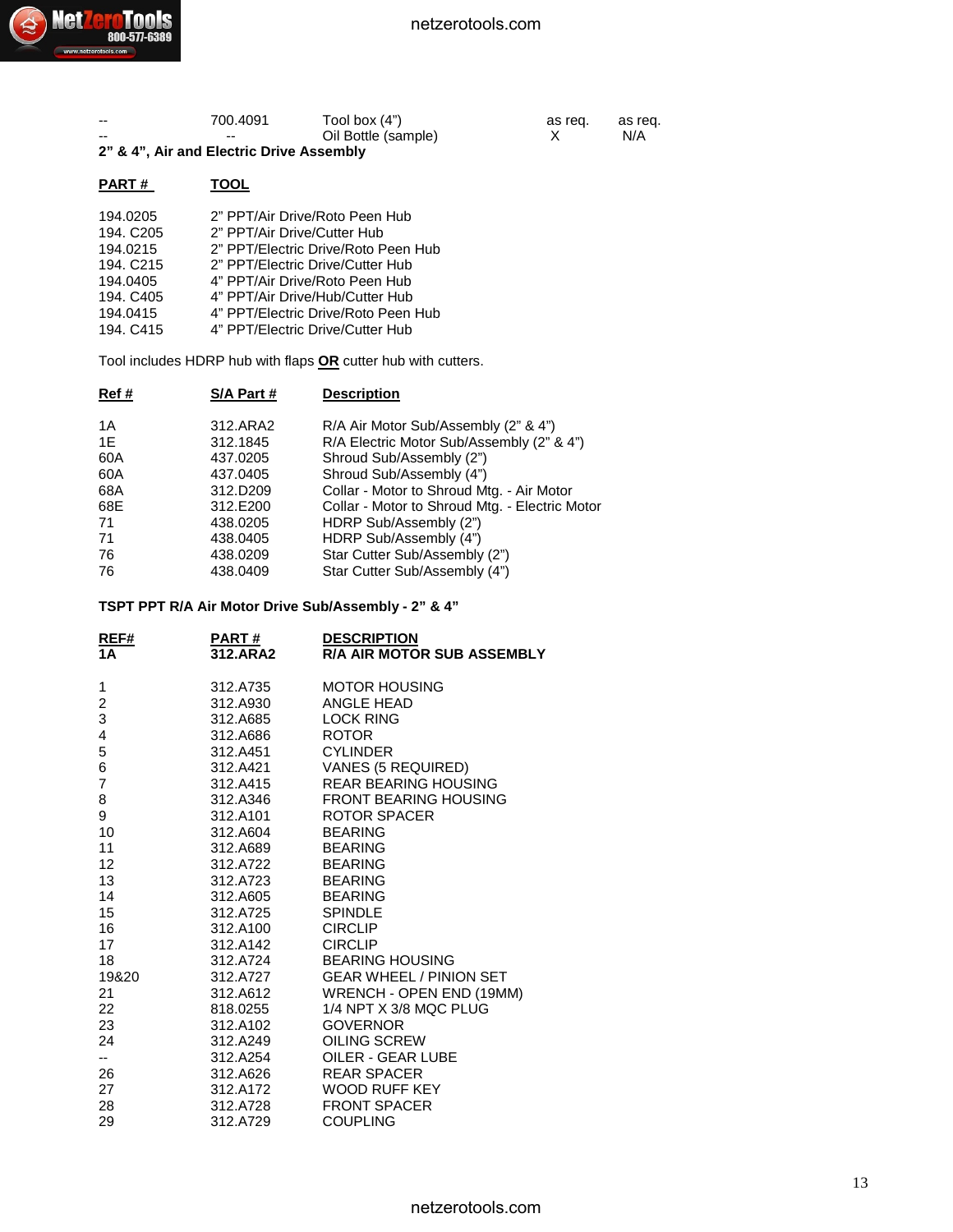| 30 | 312.A730 | <b>BACK FLANGE</b>                     |
|----|----------|----------------------------------------|
| 34 | 312.A732 | SILENCER COVER & SCREWS                |
| 35 | 312.A342 | LEVER                                  |
| 38 | 312.A718 | <b>THROTTLE HOUSING</b>                |
| 39 | 312.A719 | THROTTLE LEVER ASSEMBLY                |
| 40 | 312.A141 | LEVER PIN                              |
| 41 | 312.A330 | O RING                                 |
| 42 | 312.A143 | THROTTLE VALVE STEM                    |
| 43 | 312.A144 | <b>VALVE SPRING</b>                    |
| 44 | 312.A113 | O RING                                 |
| 45 | 312.A146 | <b>THROTTLE PLUG</b>                   |
| 46 | 312.A177 | LEVER RETURN SPRING                    |
| 51 | 312.A105 | JET                                    |
| 52 | 312.A108 | <b>JET LOCKING SCREW</b>               |
|    |          | OIL BOTTLE (SAMPLE CASTROL ASPHA SP68) |
|    |          |                                        |

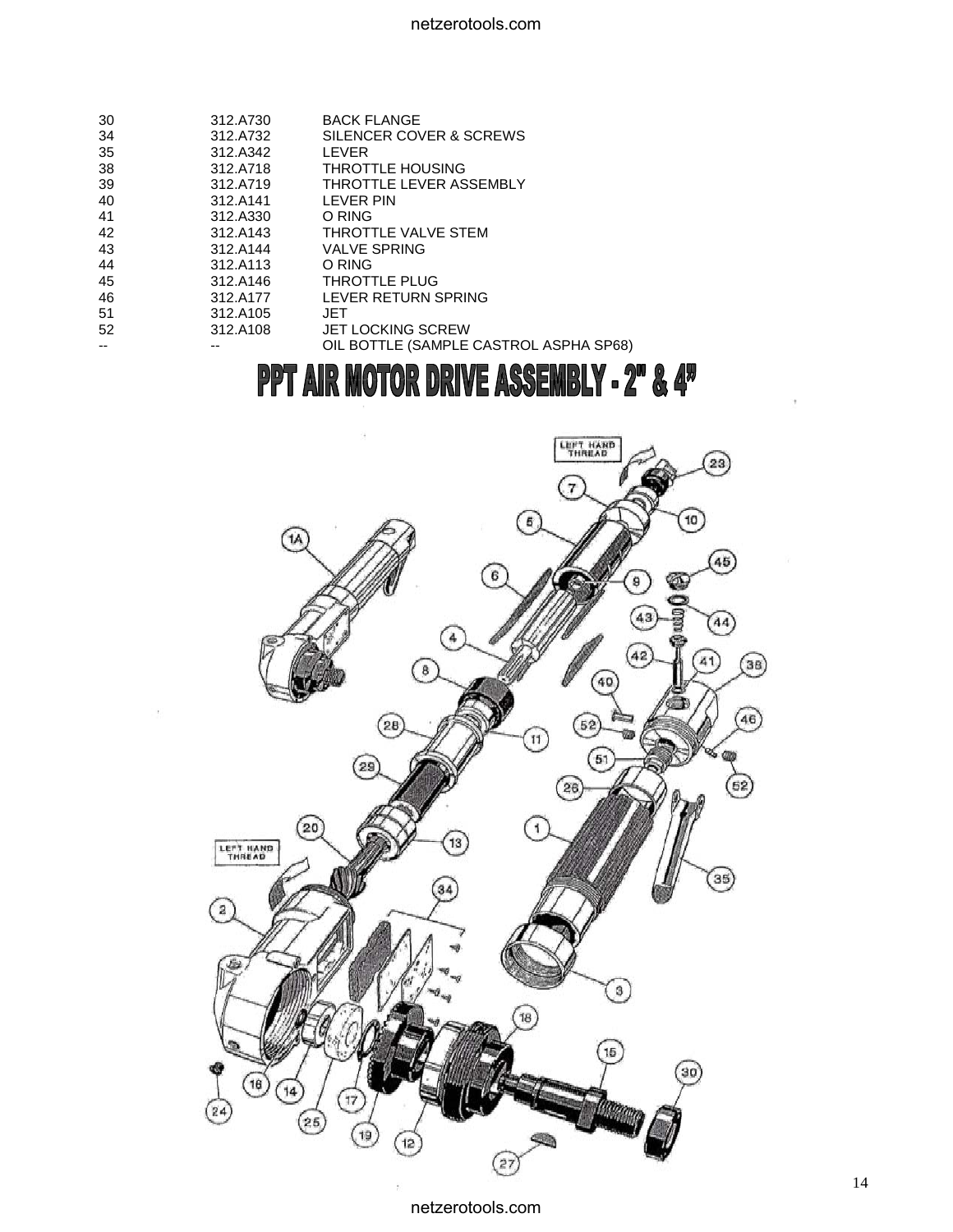

**TSPT PPT R/A Electric Drive Motor Sub/Assembly - 2" & 4"**

| <u>Ref #</u><br>1B | <u>Part #</u><br>312.1845                       | <b>Description</b><br><b>R/A ELECTRIC MOTOR DRIVE SUB/ASSEMBLY</b> |
|--------------------|-------------------------------------------------|--------------------------------------------------------------------|
| 1                  | ARMATURE (FR/VR)                                |                                                                    |
| 2                  | MAGNETIC FIELD (FR/VR)                          |                                                                    |
| 4<br>5             | <b>CABLE USA</b>                                | STRANDED WIRE FOR CONDENSER                                        |
| 6.                 |                                                 | <b>MOTOR CASE WITH CARBON BRUSH HOLDER</b>                         |
| $\overline{7}$     | <b>CONTROL LEVER</b>                            |                                                                    |
| 8                  | <b>CONTROL ROD</b>                              |                                                                    |
| 9                  | <b>COMPRESSING SPRING</b>                       |                                                                    |
| 11                 |                                                 | ELECTRONIC CONDENSER (VR)                                          |
| 12                 | MAGNETIC RING (L 1503)                          |                                                                    |
| 15                 | SEALING RING 6001 J                             |                                                                    |
| 16<br>17           | <b>BALL BEARING 6001 ZZ</b>                     | CROWN WHEEL (L 1503 VR)                                            |
| 18                 | BALL BEARING 6000 ZZTN9                         |                                                                    |
| 19                 | <b>BALL BEARING 607 ZTN9</b>                    |                                                                    |
| 20                 | <b>FAN</b>                                      |                                                                    |
| 21                 |                                                 | TORX HEAD SCREW (2 REQUIRED)                                       |
| 22                 |                                                 | LENS HEAD SCREW (4 REQUIRED)                                       |
| 23                 |                                                 | <b>GEAR CASE FOR SPINDLE LOCKSYSTEM</b>                            |
| 24                 | <b>GEAR CAP</b>                                 |                                                                    |
| 25<br>26           | <b>COVER (L 1503 VR)</b><br><b>BEARING RING</b> |                                                                    |
| 27                 | CABLE CONDUIT                                   |                                                                    |
| 28                 | <b>BEARING COVER</b>                            |                                                                    |
| 30                 | <b>DISTANCE RING</b>                            |                                                                    |
| 31                 | <b>SEALING RING</b>                             |                                                                    |
| 32                 | <b>SPRING WASHER</b>                            |                                                                    |
| 34                 | AIR GUIDE                                       |                                                                    |
| 35                 | <b>TORX HEAD SCREW</b>                          |                                                                    |
| 36<br>37           | SINTERED SLIDE BEARING                          | LENS HEAD SCREW (2 REQUIRED)                                       |
| 38                 |                                                 | TORX HEAD SCREW (2 REQUIRED)                                       |
| 39                 | CARBON BRUSH K33 USA                            |                                                                    |
| 40                 | <b>SWITCH</b>                                   |                                                                    |
| 41                 | CABLE CLAMP COMPLETE                            |                                                                    |
| 42                 | <b>PINION (L 1503 VR)</b>                       |                                                                    |
| 43                 | <b>SEALING RING</b>                             |                                                                    |
| 44<br>45           | <b>WASHER</b><br>WASHER                         |                                                                    |
| 47                 |                                                 | <b>GRIP CAP FOR SPINDLE LOCKSYSTEM</b>                             |
| 48                 |                                                 | SCREW (L 1506 VR/L 1503 VR)                                        |
| 50                 |                                                 | <b>LOCKING BUTTON COMPLETE</b>                                     |
| 51                 | <b>COMPRESSING SPRING</b>                       |                                                                    |
| 52                 | <b>SEALING RING</b>                             |                                                                    |
| 53                 | <b>LOCKING DISK</b>                             |                                                                    |
| 60                 | <b>SPACER</b>                                   |                                                                    |
| 61                 | <b>FLANGE</b>                                   |                                                                    |

## **TSPT PPT Tool Shroud Sub/Assembly - 2" & 4"**

| REF# | PART#    | <b>DESCRIPTION</b>          |
|------|----------|-----------------------------|
| 60A  | 437.0205 | SHROUD SUB-ASSEMBLIES (2 ") |
| 60A  | 437.0405 | SHROUD SUB-ASSEMBLIES (4")  |
| 60   | 312.C210 | 2" SHROUD BODY              |
| 60   | 312.C410 | 4" SHROUD BODY              |
| 61   | 312.C211 | <b>SHROUD END PLATE</b>     |
| 64   | 312.D201 | AXLE (2"), ROLLER (2/SET)   |
| 64   | 312.D401 | AXLE (4"), ROLLER (2/SET)   |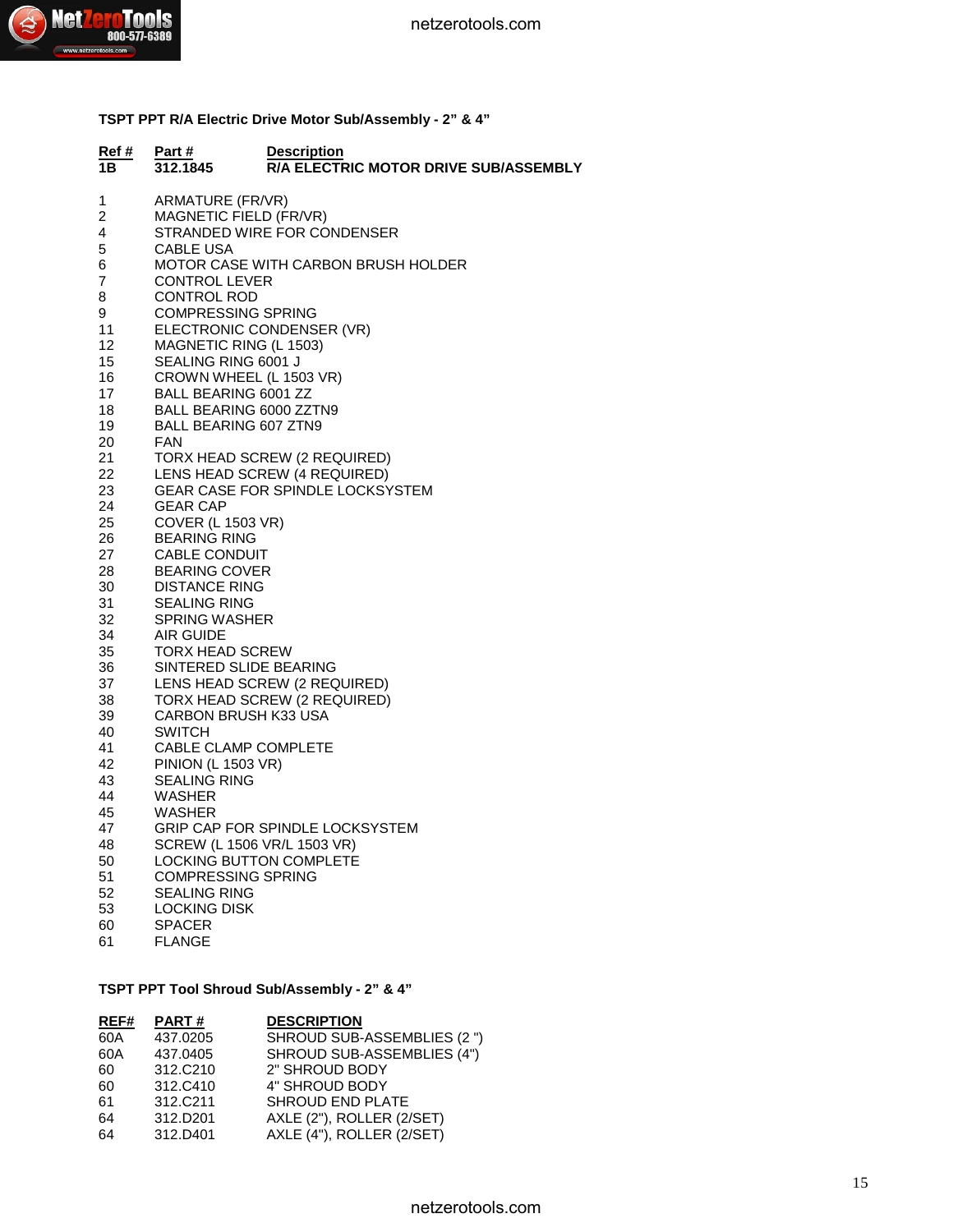| 63 | 312.G200 | ROLLER (2"), SHROUD POSITIONING (2/SET) |
|----|----------|-----------------------------------------|
| 63 | 312.G400 | ROLLER (4"), SHROUD POSITIONING (2/SET) |
| 74 | 822.0205 | GRIP - HANDLE (2") (OPT)                |

74 822.0405 GRIP - HANDLE (4") (OPT)

**PPT Hub Sub/Assembly - 2" & 4", Air and Electric Drive HDRP HUB SUB/ASSEMBLY - 2" & 4"**

| REF#  | PART#    | <b>DESCRIPTION</b>              |
|-------|----------|---------------------------------|
| 76    | 438.0205 | HDRP HUB SUB/ASSEM. (2")        |
| 76    | 438.0405 | HDRP HUB SUB/ASSEM. (4")        |
| $71*$ | 312.D205 | HUB, SLOTTED (2")               |
| $71*$ | 312.D405 | HUB, SLOTTED (4")               |
| $72*$ | 312.D213 | PIN-FLAP RETAIN (SET OF 6) - 2" |
| $72*$ | 312.D413 | PIN-FLAP RETAIN (SET OF 6) - 4  |
|       |          |                                 |

\*ITEMS 71 & 72 AVAILABLE AS PART OF ITEM 76 (FLAPS NOT INCLUDED - SEE CONSUMABLE PARTS BELOW)

#### **CONSUMABLE PARTS**

| REF# | <b>PART#</b> | <b>DESCRIPTION</b>              |
|------|--------------|---------------------------------|
| 73.  | 312.M210     | ROTO PEEN FLAP (TYPE A) (6/SET) |
|      | 312 MRPA     | ROTO PEEN FLAP (TYPE A) (EACH)  |
| 73   | 312.M212     | ROTO PEEN FLAP (TYPE C) (6/SET) |
|      | 312.MRPC     | ROTO PEEN FLAP (TYPE C)         |

**PPT Hub Sub/Assembly - 2" & 4", Air and Electric Drive - CONT'D STAR CUTTER HUB SUB/ASSEMBLY - 2" & 4"**

| REF#  | PART#    | <b>DESCRIPTION</b>              |
|-------|----------|---------------------------------|
| 70    | 438.0209 | STAR CUTTER HUB SUB/ASSEM. (2") |
| 70    | 438.0409 | STAR CUTTER HUB SUB/ASSEM. (4") |
| $77*$ | 438.0205 | 2" HUB                          |
| $77*$ | 438.0405 | 4" HUB                          |
| 78*   | 312.D210 | AXLE CUTTER (2")                |
| $78*$ | 312.D410 | AXLE CUTTER (4")                |
| $79*$ | 312.D211 | PLATE AXLE RETAIN               |
| $80*$ | 508.D212 | HWD, PLATE AXLE RETAIN (2/SET)  |
|       |          |                                 |

\* ITEMS 77 - 80 AVAILABLE AS PART OF ITEM 70

#### **CONSUMABLE PARTS**

| REF# | <b>PART#</b> | <b>DESCRIPTION</b>                                                                                                                 |
|------|--------------|------------------------------------------------------------------------------------------------------------------------------------|
| 78   | 312.D210     | 2" & 4" AXLE, CUTTER (4/SET)                                                                                                       |
| 78   | 312.D410     | 2" & 4" AXLE, CUTTER (4/SET)                                                                                                       |
| 81   | 312.S200     | STAR CUTTER (80/SET) CONFIG. S (80 REQ. PER LOAD FOR 2") **                                                                        |
| 81   | 312.S200     | STAR CUTTER (80/SET) CONFIG. S (164 REQ. PER LOAD FOR 4") **                                                                       |
| 81   | 312.F202     | STAR CUTTER (28/SET) CONFIG. F (28 REQ. PER LOAD FOR 2") **                                                                        |
| 81   | 312.F202     | STAR CUTTER (28/SET) CONFIG. F (56 REQ. PER LOAD FOR 4") **                                                                        |
|      |              | **NOTE: STAR CUTTER CONFIG. F (THICK - 1/4")<br>SURFACE PRODUCED - SMOOTH PLANED SURFACE PROFILE<br><b>CUTTER LIFE RATIO - 3/1</b> |
|      |              | STAR CUTTER CONFIG. S (THIN - 3/32")<br>SURFACE PRODUCED - SCARIFIED SURFACE PROFILE<br><b>CUTTER LIFE RATIO - 1/3</b>             |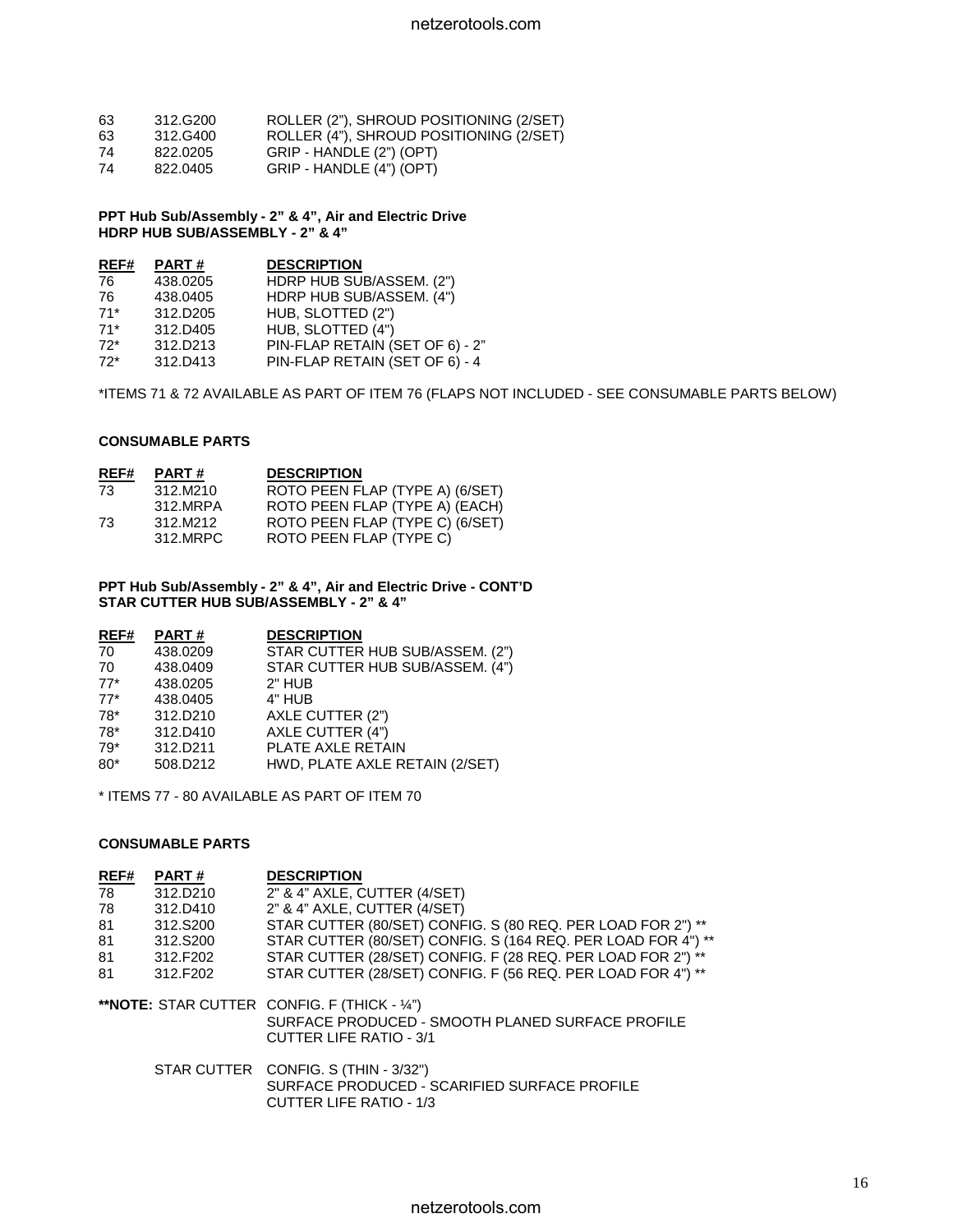



# PEENING PREP TOOL (PPT)

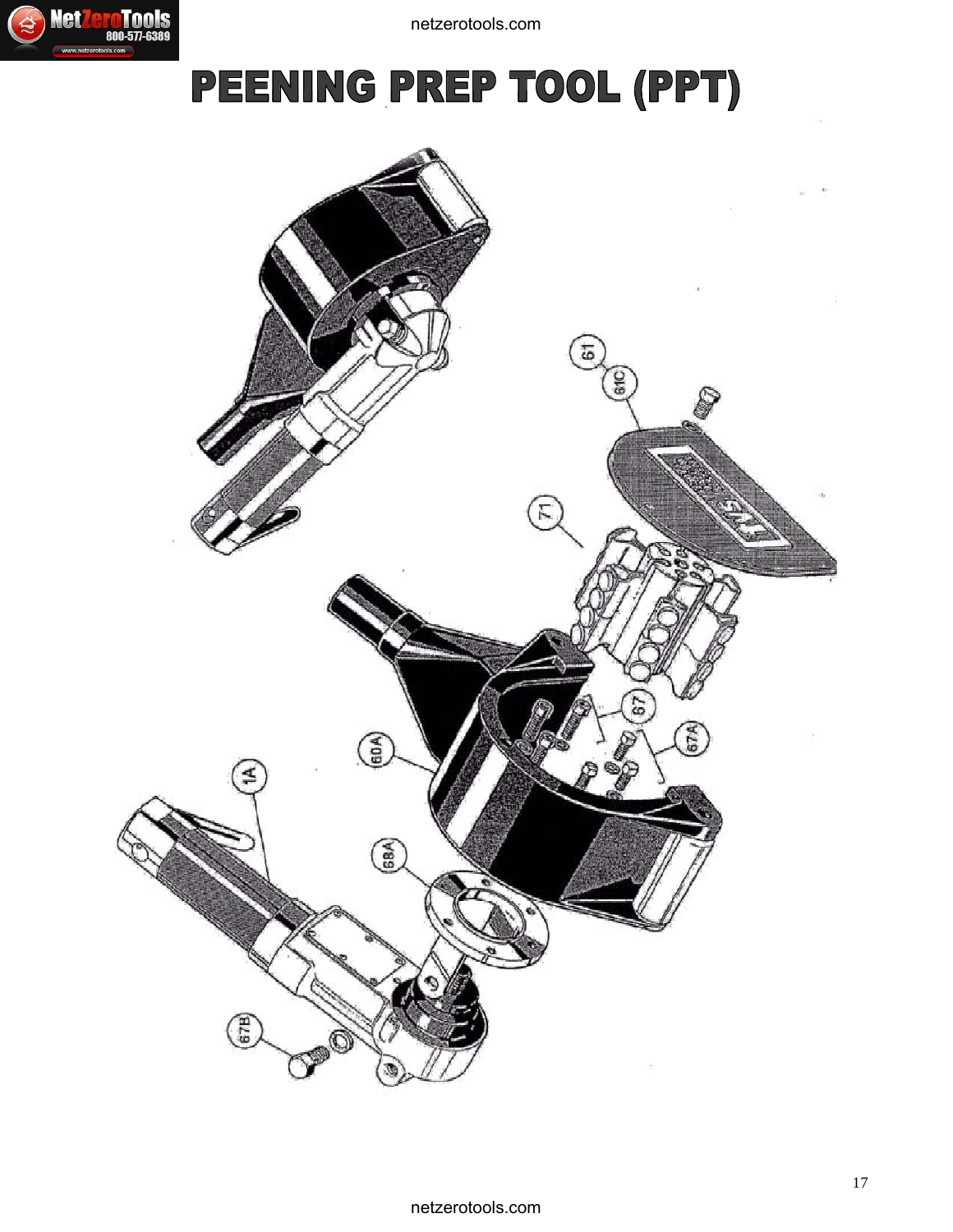#### **FASTENING HARDWARE REQUIRED**

| REF#      | <b>PART#</b>                     | <b>SIZE &amp; QTY REQUIRED PER UNIT</b>                                                                                            |
|-----------|----------------------------------|------------------------------------------------------------------------------------------------------------------------------------|
| 62        | 508.D <sub>216</sub>             | 1 SET - SOCKET HD. (5/32 HEX), 10-24 X 1/2 SCREWS & #10<br>SPLIT LOCK WASHER (PLATE RETAINING)                                     |
| 65        | 508.D217                         | 4 SETS - SOCKET HD. (5/32 HEX), 10-24 X 1/2 SCREWS & #10<br>SPLIT LOCK WASHER (ROLLER RETAINING)                                   |
| 67        | 508.D <sub>218</sub>             | 3 SETS - SOCKET HD. (5/32 HEX), 10-24 X 7/8 SCREWS & #10<br>SPLIT LOCK WASHER (AIR MOTOR TO SHROUD)                                |
| 67A       | 508.0205                         | 3 SETS - HEX HD, 1/4-20 X 1/2 SCREWS & SPLIT WASHER<br>(COLLAR TO SHROUD - AIR MOTOR)                                              |
| 67B       | 508.D221                         | 2 SETS - HEX HD. 10MM - 1.5 X 20, SCREW SPLIT WASHER<br>(COLLAR TO AIR MOTOR)                                                      |
| 67D<br>80 | 508.0223<br>508.D <sub>212</sub> | 2 SETS - BUTTON HD SCREWS (COLLAR TO ELECTRIC MOTOR HEAD)<br>2 SETS - HEX HD. 1/4-20 X 3/4 SCREWS & 1/4 - 20 NYLON INSERT LOCK NUT |
|           |                                  |                                                                                                                                    |

#### TOOL - SHROUD, HDRP HUB, CUTTER HUB PPT

## **FASTENING HARDWARE**

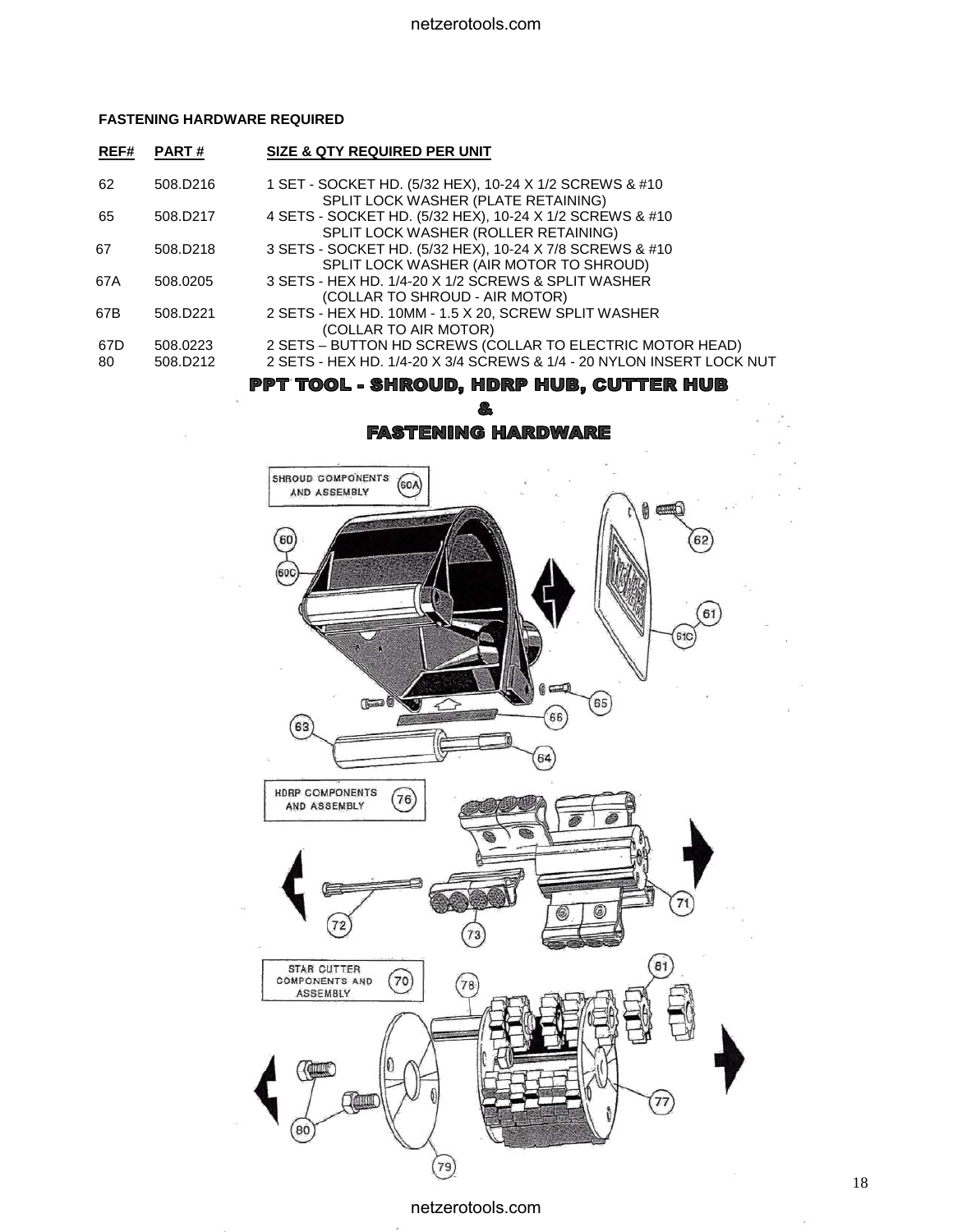## **SPECIFICATION**

The specifications for both the air and electric powered 2" & 4" tools with hub change outs available.

| <b>MODEL#</b>                       | 194.0205       | 194.C205              | 194.0215         | 194.C215         | 194.0405              | 194.C405              | 194.0415       | 194.C415           |
|-------------------------------------|----------------|-----------------------|------------------|------------------|-----------------------|-----------------------|----------------|--------------------|
| Drive Motor                         | Air            | Air                   | Electric         | Electric         | Air                   | Air                   | Electric       | Electric           |
| Horse Power                         | 1.2            | 1.2                   | ----             | ----             | 1.2                   | 1.2                   |                | ----               |
| Power Output<br><b>WATTS</b>        | ----           |                       | 700              | 700              | ----                  |                       | 700            | 700                |
| Hub Type                            | Roto Peen      | Star Cutter Roto Peen |                  |                  | Star Cutter Roto Peen | Star Cutter Roto Peen |                | <b>Star Cutter</b> |
| Working Width                       | 2"             | 2"                    | 2"               | 2"               | 4"                    | 4"                    | 4"             | 4"                 |
| <b>Tool Width</b>                   | $6\frac{1}{4}$ | $6\frac{1}{4}$        | $9\frac{3}{4}$ " | $7\frac{3}{4}$ " | $8\frac{1}{4}$        | $8\frac{1}{4}$        | $9\frac{1}{2}$ | $9\frac{1}{2}$     |
| <b>Tool Height</b><br>(w/o handles) | 6"             | 6"                    | 6"               | 6"               | 6"                    | 6"                    | 6"             | 6"                 |
| <b>Tool Length</b>                  | 14"            | 14"                   | 15"              | 15"              | 14"                   | 14"                   | 15"            | 15"                |
| Wt. #                               | 7.5            | 11.5                  | 9.7              | 13.7             | $\boldsymbol{9}$      | 14                    | 11             | 15                 |
| No Load-RPM**                       | 2700           | 2700                  | 2000             | 2000             | 2700                  | 2700                  | 2000           | 2000               |
| #Roto Peen Flaps                    | 6              | --                    | 6                | --               | 12                    | --                    | 12             | --                 |
| #Star Cutters "F"                   | --             | 28                    | --               | 28               | --                    | 56                    | --             | 56                 |
| #Star Cutters "S"                   | --             | 80                    | --               | 80               | --                    | 164                   | $-$            | 164                |
| Air Pressure Req.<br>(PSI)          | 90             | 90                    |                  | --               | 90                    | 90                    |                | --                 |
| Air Consumption<br>(SCFM)           | 30             | 30                    |                  | --               | 30                    | 30                    |                | --                 |
| Power Req.<br>WATTS/AMPS            | --             | --                    | 1200/10          | 1200/10          | --                    | --                    | 1200/10        | 1200/10            |
| Voltage (AC)                        | --             | --                    | 120              | 120              | ۵.                    | --                    | 120            | 120                |
| Spindle Thread                      | $5/8 - 11$     | $5/8 - 11$            | $5/8 - 11$       | $5/8 - 11$       | $5/8 - 11$            | $5/8 - 11$            | $5/8 - 11$     | $5/8 - 11$         |